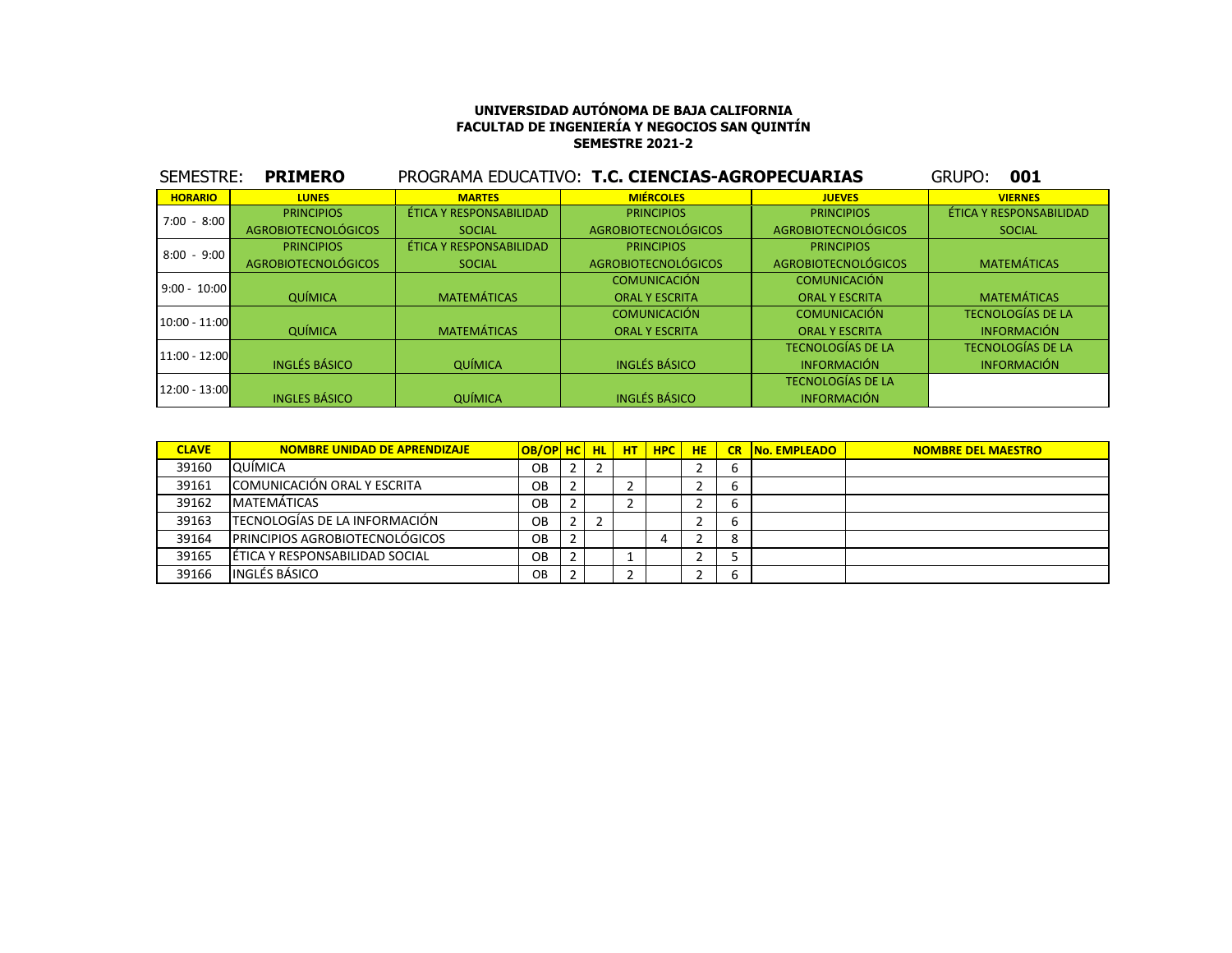| SEMESTRE:       | <b>PRIMERO</b>             | PROGRAMA EDUCATIVO: T.C. CIENCIAS-AGROPECUARIAS |                          |                               | GRUPO:<br>011              |
|-----------------|----------------------------|-------------------------------------------------|--------------------------|-------------------------------|----------------------------|
| <b>HORARIO</b>  | <b>LUNES</b>               | <b>MARTES</b>                                   | <b>MIÉRCOLES</b>         | <b>JUEVES</b>                 | <b>VIERNES</b>             |
| $11:00 - 12:00$ | <b>PRINCIPIOS</b>          | <b>PRINCIPIOS</b>                               | QUÍMICA                  | QUÍMICA                       | <b>PRINCIPIOS</b>          |
|                 | <b>AGROBIOTECNOLÓGICOS</b> | <b>AGROBIOTECNOLÓGICOS</b>                      |                          |                               | <b>AGROBIOTECNOLÓGICOS</b> |
| 12:00 - 13:00   | <b>PRINCIPIOS</b>          | <b>PRINCIPIOS</b>                               | QUÍMICA                  |                               | <b>PRINCIPIOS</b>          |
|                 | <b>AGROBIOTECNOLÓGICOS</b> | <b>QUÍMICA</b><br><b>AGROBIOTECNOLÓGICOS</b>    |                          |                               | <b>AGROBIOTECNOLÓGICOS</b> |
| $13:00 - 14:00$ | <b>TECNOLOGÍAS</b>         |                                                 |                          | <b>TECNOLOGÍAS</b>            | <b>COMUNICACIÓN ORAL</b>   |
|                 | DE LA INFORMACIÓN          | <b>INGLÉS BÁSICO</b>                            | <b>INGLÉS BÁSICO</b>     | DE LA INFORMACIÓN             | <b>Y ESCRITA</b>           |
| $14:00 - 15:00$ | <b>TECNOLOGÍAS</b>         |                                                 |                          | <b>TECNOLOGÍAS</b>            | <b>COMUNICACIÓN ORAL</b>   |
|                 | DE LA INFORMACIÓN          | <b>INGLÉS BÁSICO</b>                            | <b>INGLÉS BÁSICO</b>     | DE LA INFORMACIÓN             | <b>Y ESCRITA</b>           |
| 15:00 - 16:00   | <b>COMUNICACIÓN ORAL</b>   | ÉTICA Y                                         | <b>COMUNICACIÓN ORAL</b> | ÉTICA Y                       | <b>MATEMÁTICAS</b>         |
|                 | <b>Y ESCRITA</b>           | <b>RESPONSABILIDAD SOCIAL</b>                   | <b>Y ESCRITA</b>         | <b>RESPONSABILIDAD SOCIAL</b> |                            |
|                 |                            | ÉTICA                                           | <b>MATEMÁTICAS</b>       | <b>MATEMÁTICAS</b>            | <b>MATEMÁTICAS</b>         |
| $16:00 - 17:00$ |                            | Y RESPONSABILIDAD SOCIAL                        |                          |                               |                            |
| 17:00 - 18:00   |                            |                                                 |                          |                               |                            |
|                 |                            |                                                 |                          |                               |                            |

| <b>CLAVE</b> | <b>NOMBRE UNIDAD DE APRENDIZAJE</b>  | <b>OB/OP</b> | нc | HL | нт | <b>HPC</b> | <b>HE</b> | CR |
|--------------|--------------------------------------|--------------|----|----|----|------------|-----------|----|
| 39160        | QUÍMICA                              | OΒ           | 2  |    |    |            |           | 6  |
| 39161        | ICOMUNICACIÓN ORAL Y ESCRITA         | OВ           | 2  |    |    |            |           | 6  |
| 39162        | <b>MATEMÁTICAS</b>                   | OΒ           | 2  |    | 2  |            |           | 6  |
| 39163        | <b>TECNOLOGÍAS DE LA INFORMACIÓN</b> | OΒ           | 2  | 2  |    |            |           | 6  |
| 39164        | IPRINCIPIOS AGROBIOTECNOLÓGICOS      | OВ           | 2  |    |    | 4          |           | 8  |
| 39165        | lÉTICA Y RESPONSABILIDAD SOCIAL      | OΒ           | 2  |    |    |            |           |    |
| 39166        | <b>INGLÉS BÁSICO</b>                 | OВ           | 2  |    |    |            |           | 6  |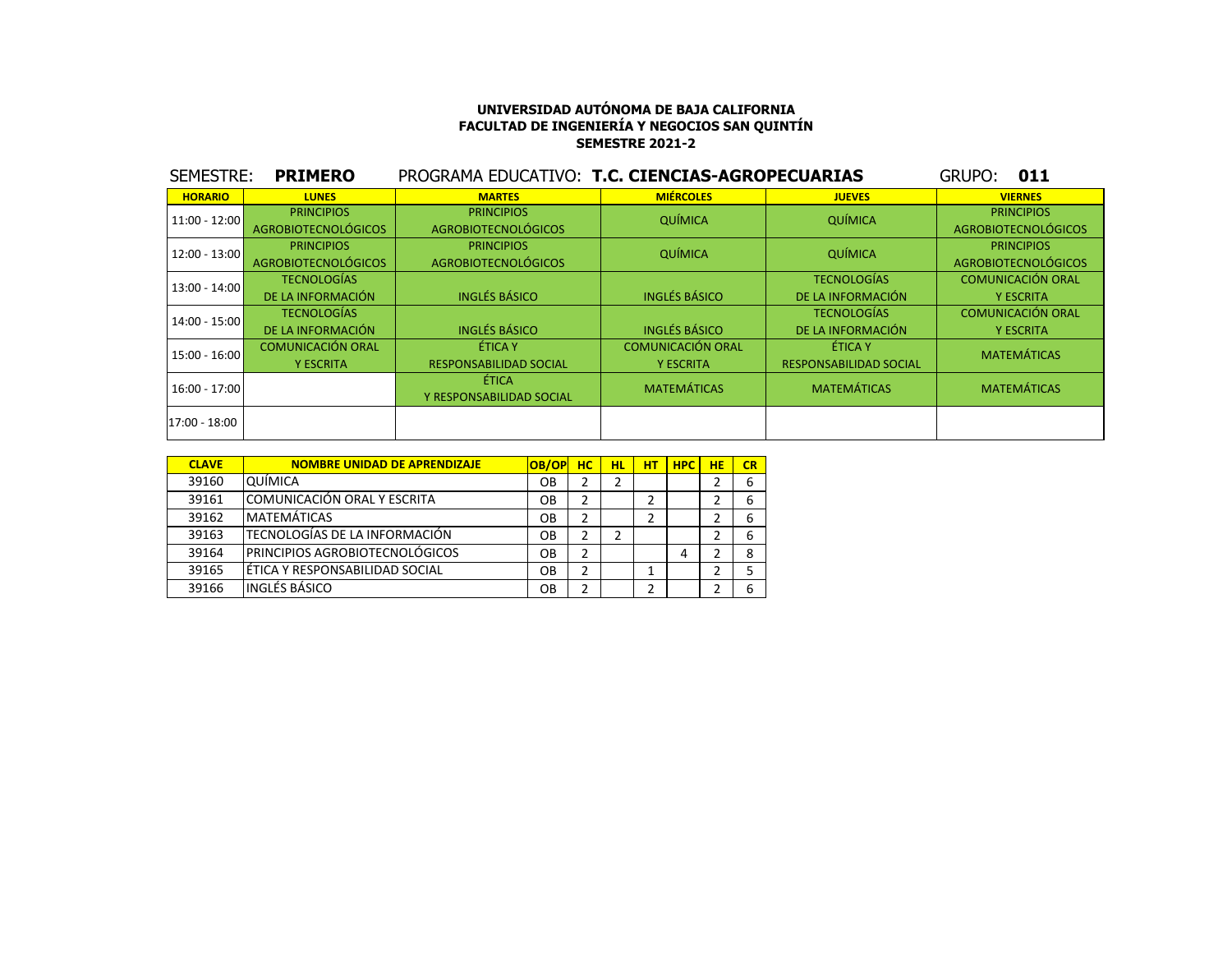| SEMESTRE:       | <b>PRIMERO</b>       | PROGRAMA EDUCATIVO: T.C. CIENCIAS-AGROPECUARIAS |                       |                            | 021<br>GRUPO:              |  |
|-----------------|----------------------|-------------------------------------------------|-----------------------|----------------------------|----------------------------|--|
| <b>HORARIO</b>  | <b>LUNES</b>         | <b>MARTES</b>                                   | <b>MIÉRCOLES</b>      | <b>JUEVES</b>              | <b>VIERNES</b>             |  |
| $11:00 - 12:00$ | <b>TECNOLOGÍAS</b>   | <b>INGLÉS BÁSICO</b>                            | <b>COMUNICACIÓN</b>   | <b>TECNOLOGÍAS</b>         | <b>COMUNICACIÓN</b>        |  |
|                 | DE LA INFORMACIÓN    |                                                 | <b>ORAL Y ESCRITA</b> | DE LA INFORMACIÓN          | <b>ORAL Y ESCRITA</b>      |  |
| $12:00 - 13:00$ | <b>TECNOLOGÍAS</b>   | <b>INGLÉS BÁSICO</b>                            | <b>COMUNICACIÓN</b>   | <b>MATEMÁTICAS</b>         | <b>COMUNICACIÓN</b>        |  |
|                 | DE LA INFORMACIÓN    |                                                 | <b>ORAL Y ESCRITA</b> |                            | <b>ORAL Y ESCRITA</b>      |  |
| $13:00 - 14:00$ | <b>INGLÉS BÁSICO</b> | QUÍMICA                                         | ÉTICA<br>QUÍMICA      |                            | <b>QUÍMICA</b>             |  |
|                 |                      |                                                 |                       | Y RESPONSABILIDAD SOCIAL   |                            |  |
| $14:00 - 15:00$ | <b>INGLÉS BÁSICO</b> | ÉTICA                                           | <b>MATEMÁTICAS</b>    | ÉTICA                      | QUÍMICA                    |  |
|                 |                      | Y RESPONABILIDAD SOCIAL                         |                       | Y RESPONSABILIDAD SOCIAL   |                            |  |
| $15:00 - 16:00$ | <b>MATEMÁTICAS</b>   | <b>PRINCIPIOS</b>                               | <b>MATEMÁTICAS</b>    | <b>PRINCIPIOS</b>          | <b>PRINCIPIOS</b>          |  |
|                 |                      | <b>AGROBIOTECNOLÓGICOS</b>                      |                       | <b>AGROBIOTECNOLÓGICOS</b> | <b>AGROBIOTECNOLÓGICOS</b> |  |
| $16:00 - 17:00$ |                      | <b>PRINCIPIOS</b>                               | <b>TECNOLOGÍAS</b>    | <b>PRINCIPIOS</b>          | <b>PRINCIPIOS</b>          |  |
|                 |                      | <b>AGROBIOTECNOLÓGICOS</b>                      | DE LA INFORMACIÓN     | <b>AGROBIOTECNOLÓGICOS</b> | <b>AGROBIOTECNOLÓGICOS</b> |  |
| 17:00 - 18:00   |                      |                                                 |                       |                            |                            |  |

| <b>CLAVE</b> | <b>NOMBRE UNIDAD DE APRENDIZAJE</b> | OB/OP | <b>HC</b> | нL | HТ | <b>HPC</b> | <b>HE</b> | CR |
|--------------|-------------------------------------|-------|-----------|----|----|------------|-----------|----|
| 39160        | QUÍMICA                             | OВ    | 2         |    |    |            |           | 6  |
| 39161        | COMUNICACIÓN ORAL Y ESCRITA         | OВ    | 2         |    | 2  |            |           | b  |
| 39162        | <b>MATEMÁTICAS</b>                  | OВ    |           |    | 2  |            |           | 6  |
| 39163        | TECNOLOGÍAS DE LA INFORMACIÓN       | OВ    | 2         |    |    |            |           | 6  |
| 39164        | PRINCIPIOS AGROBIOTECNOLÓGICOS      | OΒ    | 2         |    |    | 4          |           |    |
| 39165        | ÉTICA Y RESPONSABILIDAD SOCIAL      | OВ    | 2         |    |    |            |           |    |
| 39166        | INGLÉS BÁSICO                       | OВ    | っ         |    | າ  |            |           | h  |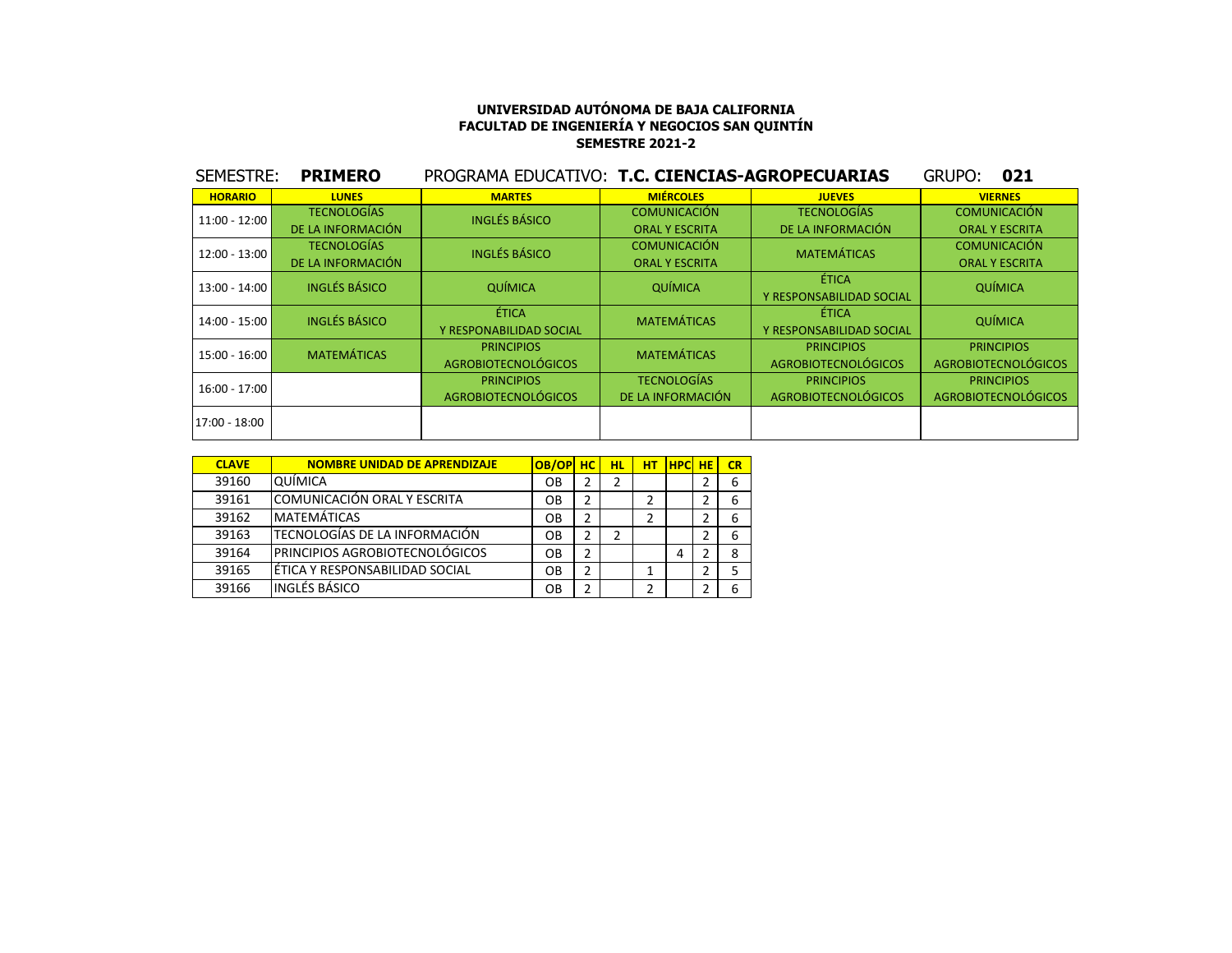| SEMESTRE:      | <b>SEGUNDO</b>                                  |                         | PROGRAMA EDUCATIVO: T.C. CIENCIAS-AGROPECUARIAS |                                           | 002<br>GRUPO:                             |
|----------------|-------------------------------------------------|-------------------------|-------------------------------------------------|-------------------------------------------|-------------------------------------------|
| <b>HORARIO</b> | <b>LUNES</b>                                    | <b>MARTES</b>           | <b>MIÉRCOLES</b>                                | <b>JUEVES</b>                             | <b>VIERNES</b>                            |
| 7:00 8:00      | <b>QUÍMICA ORGÁNICA</b>                         | <b>BIOLOGÍA CELULAR</b> | <b>QUÍMICA ORGÁNICA</b>                         | <b>METODOLOGÍA</b><br>DE LA INVESTIGACIÓN | <b>BIOLOGÍA CELULAR</b>                   |
| 8:00 9:00      | <b>QUÍMICA ORGÁNICA</b>                         | <b>BIOLOGÍA CELULAR</b> | <b>QUÍMICA ORGÁNICA</b>                         | <b>METODOLOGÍA</b><br>DE LA INVESTIGACIÓN | <b>BIOLOGÍA CELULAR</b>                   |
| 9:00 10:00     | <b>CÁLCULO DIFERENCIAL</b><br><b>E INTEGRAL</b> | MICROBIOLOGÍA GENERAL   | <b>CÁLCULO DIFERENCIAL</b><br><b>E INTEGRAL</b> | <b>MICROBIOLOGÍA GENERAL</b>              | <b>METODOLOGÍA</b><br>DE LA INVESTIGACIÓN |
| 10:00 11:00    | <b>CÁLCULO DIFERENCIAL</b><br><b>E INTEGRAL</b> | MICROBIOLOGÍA GENERAL   | <b>CÁLCULO DIFERENCIAL</b><br><b>E INTEGRAL</b> | MICROBIOLOGÍA GENERAL                     | <b>METODOLOGÍA</b><br>DE LA INVESTIGACIÓN |
| 11:00 12:00    | <b>INGLÉS TÉCNICO</b>                           | ECONOMÍA AGROPECUARIA   | <b>INGLÉS TÉCNICO</b>                           |                                           | <b>ECONOMÍA</b><br><b>AGROPECUARIA</b>    |
| 12:00 13:00    | <b>INGLÉS TÉCNICO</b>                           | ECONOMÍA AGROPECUARIA   | <b>INGLÉS TÉCNICO</b>                           |                                           | <b>ECONOMÍA</b><br><b>AGROPECUARIA</b>    |

| <b>CLAVE</b> | <b>NOMBRE UNIDAD DE APRENDIZAJE</b> | OB/OP | <b>HC</b> | <b>HL</b> | нт | <b>HPC</b> | <b>HE</b> | CR |
|--------------|-------------------------------------|-------|-----------|-----------|----|------------|-----------|----|
| 15601        | <b>QUÍMICA ORGÁNICA</b>             | OB    |           | 2         |    |            |           | 6  |
| 15602        | IMETODOLOGÍA DE LA INVESTIGACIÓN    | OB    | 2         |           | 2  |            |           | 6  |
| 15603        | CÁLCULO DIFERENCIAL E INTEGRAL      | OB    | 2         |           | 2  |            |           | 6  |
| 15604        | ECONOMÍA AGROPECUARIA               | OΒ    | 2         |           | 2  |            |           | 6  |
| 15605        | MICROBIOLOGÍA GENERAL               | OB    | 2         | 2         |    |            |           | 6  |
| 15606        | <b>BIOLOGÍA CELULAR</b>             | OB    | 2         | 2         |    |            |           | 6  |
| 15607        | <b>INGLÉS TÉCNICO</b>               | OB    | 2         |           |    |            |           | 6  |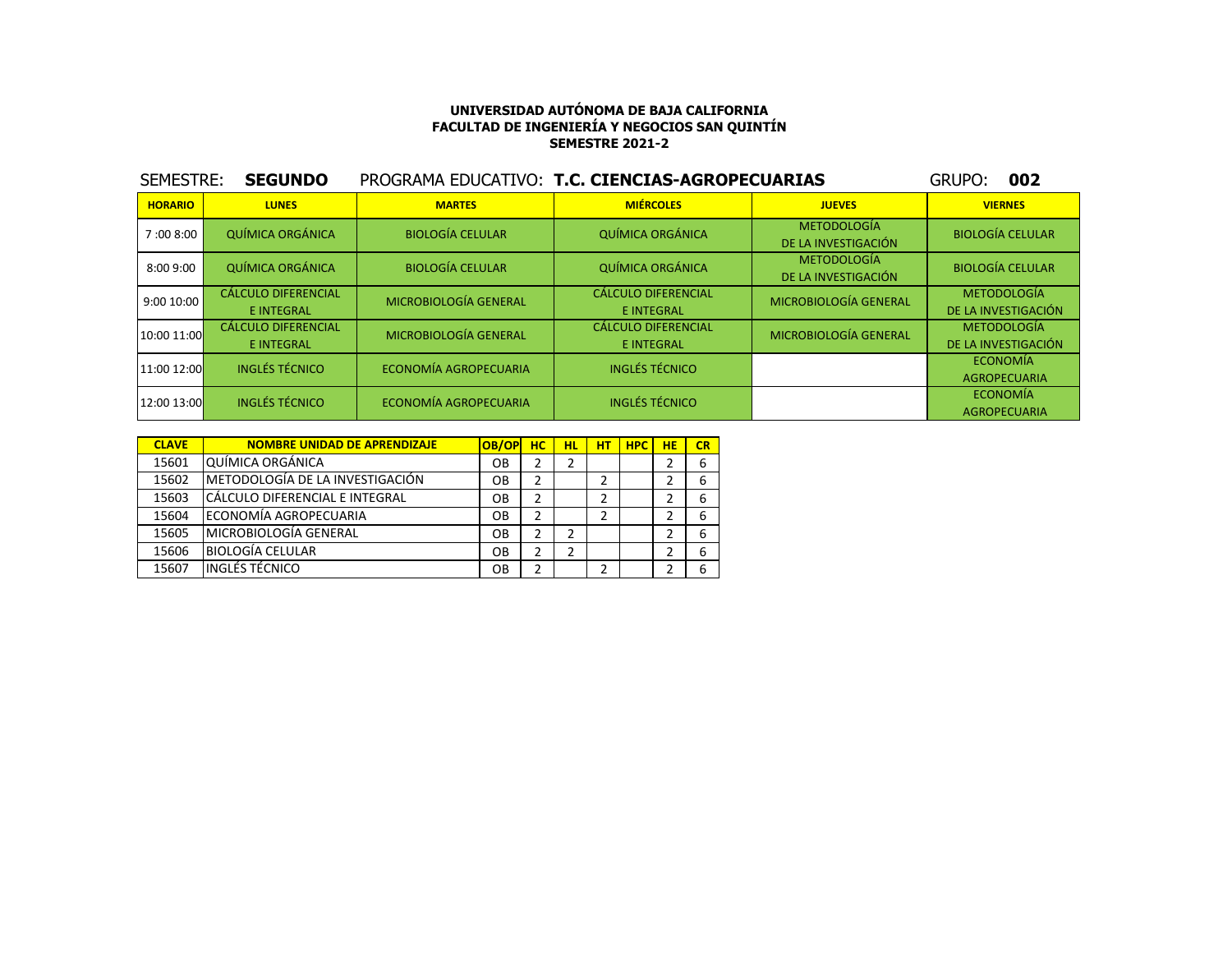| SEMESTRE:      | <b>TERCERO</b>                         | PROGRAMA EDUCATIVO: INGENIERO AGRÓNOMO |                                        |                                        | 003<br><b>GRUPO:</b> |
|----------------|----------------------------------------|----------------------------------------|----------------------------------------|----------------------------------------|----------------------|
| <b>HORARIO</b> | <b>LUNES</b>                           | <b>MARTES</b>                          | <b>MIÉRCOLES</b>                       | <b>JUEVES</b>                          | <b>VIERNES</b>       |
| $7:00 - 8:00$  | <b>ESTADÍSTICA</b>                     |                                        |                                        |                                        | <b>ESTADÍSTICA</b>   |
| $8:00 - 9:00$  | <b>ESTADÍSTICA</b>                     |                                        | <b>BIOQUÍMICA</b>                      | <b>BIOTECNOLOGÍA</b><br><b>VEGETAL</b> | <b>ESTADÍSTICA</b>   |
| $9:00 - 10:00$ | <b>BOTÁNICA GENERAL</b>                |                                        | <b>BIOQUÍMICA</b>                      | <b>TOPOGRAFÍA</b>                      | <b>BIOQUÍMICA</b>    |
| 10:00 - 11:00  | <b>BOTÁNICA GENERAL</b>                | <b>TOPOGRAFÍA</b>                      | <b>BIOTECNOLOGÍA</b><br><b>VEGETAL</b> | <b>TOPOGRAFÍA</b>                      | <b>BIOQUÍMICA</b>    |
| 11:00 - 12:00  | <b>EDAFOLOGÍA</b>                      | <b>TOPOGRAFÍA</b>                      | <b>BOTÁNICA GENERAL</b>                | <b>TOPOGRAFÍA</b>                      | <b>EDAFOLOGÍA</b>    |
| 12:00 - 13:00  | <b>EDAFOLOGÍA</b>                      | AGROMETEOROLOGÍA                       | AGROMETEOROLOGÍA                       | AGROMETEOROLOGÍA                       | <b>EDAFOLOGÍA</b>    |
| 13:00 - 14:00  | <b>BIOTECNOLOGÍA</b><br><b>VEGETAL</b> | <b>BIOTECNOLOGÍA</b><br><b>VEGETAL</b> | AGROMETEOROLOGÍA                       |                                        |                      |

| <b>CLAVE</b> | <b>NOMBRE UNIDAD DE APRENDIZAJE</b> | OB/OP     | <b>HC</b> | HL | НT | <b>HPC</b> | HE | CR |
|--------------|-------------------------------------|-----------|-----------|----|----|------------|----|----|
| 15608        | <b>BIOQUÍMICA</b>                   | OВ        | 2         | 2  |    |            | 2  | 6  |
| 15610        | <b>ESTADÍSTICA</b>                  | OВ        | 2         |    | C. |            | 2  | 6  |
| 15626        | <b>BIOTECNOLOGÍA VEGETAL</b>        | <b>OP</b> | 2         | 2  |    |            | 2  | 6  |
| 15637        | <b>BOTÁNICA GENERAL</b>             | OВ        | 2         |    |    |            | 2  | 5  |
| 15644        | EDAFOLOGÍA                          | OВ        | າ         | 2  |    |            | 2  | 6  |
| 18534        | <b>TOPOGRAFÍA</b>                   | OВ        | 2         |    |    | 3          | 2  |    |
| 18552        | AGROMETEOROLOGÍA                    | OP        | າ         |    |    | າ          | 2  | 6  |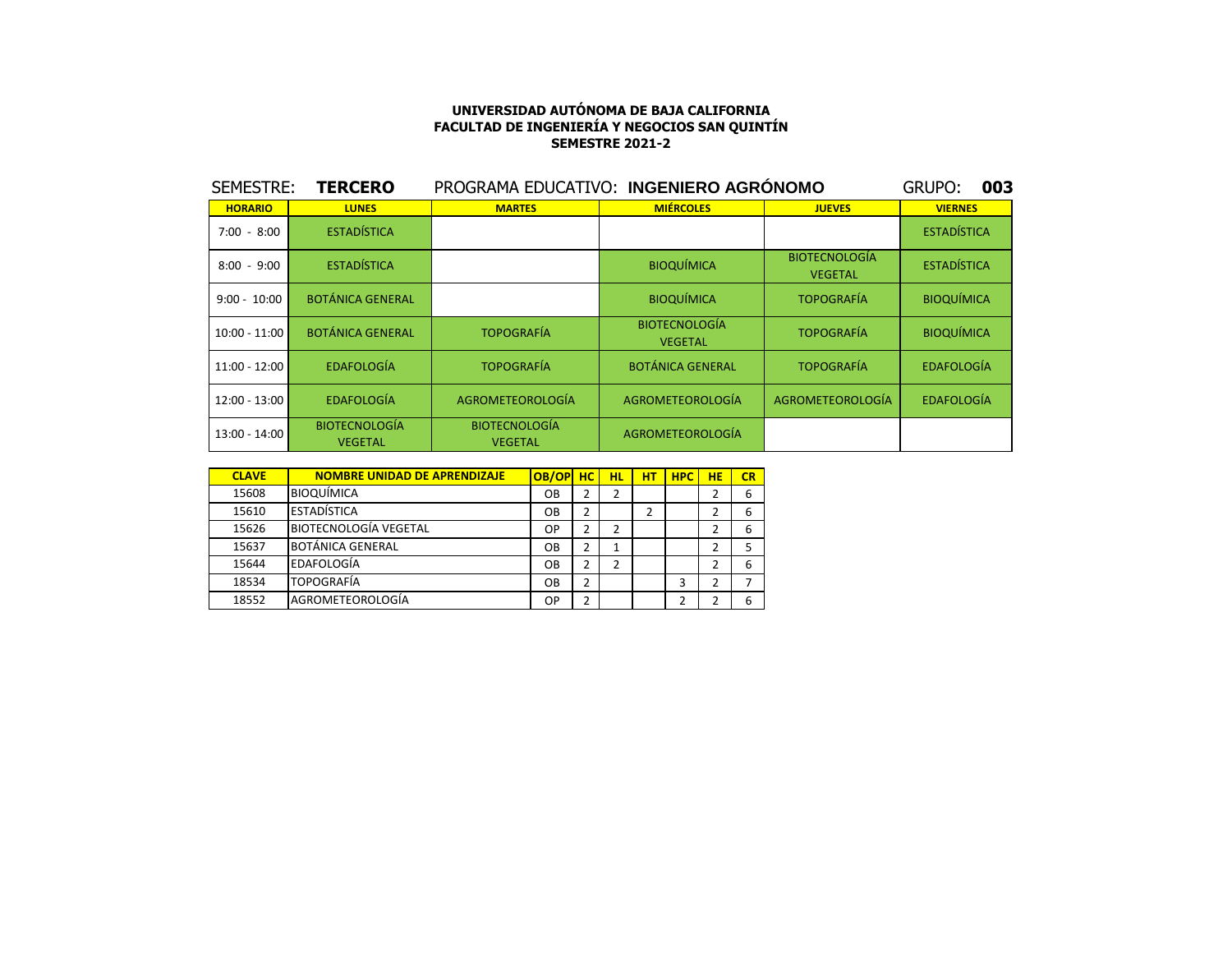| SEMESTRE:      | <b>CUARTO</b>                          | PROGRAMA EDUCATIVO: INGENIERO AGRÓNOMO |                                        |                             | 004<br>GRUPO:                          |
|----------------|----------------------------------------|----------------------------------------|----------------------------------------|-----------------------------|----------------------------------------|
| <b>HORARIO</b> | <b>LUNES</b>                           | <b>MARTES</b>                          | <b>MIÉRCOLES</b>                       | <b>JUEVES</b>               | <b>VIERNES</b>                         |
| $7:00 - 8:00$  |                                        | <b>FISIOLOGIA VEGETAL</b>              |                                        |                             |                                        |
| $8:00 - 9:00$  | <b>DISEÑOS EXPERIMENTALES</b>          | <b>FISIOLOGIA VEGETAL</b>              | <b>DISEÑOS EXPERIMENTALES</b>          | ECOLOGÍA                    | <b>ECOLOGÍA</b>                        |
| $9:00 - 10:00$ | <b>DISEÑOS EXPERIMENTALES</b>          | <b>HIDRÁULICA</b>                      | <b>DISEÑOS EXPERIMENTALES</b>          | <b>HIDRÁULICA</b>           | <b>ECOLOGÍA</b>                        |
| 10:00 - 11:00  | <b>FERTILIDAD DE SUELOS</b>            | <b>HIDRÁULICA</b>                      | <b>HIDRÁULICA</b>                      | <b>FISIOLOGIA VEGETAL</b>   | <b>MAQUINARIA</b><br>Y EQUIPO AGRÍCOLA |
| 11:00 - 12:00  | <b>FERTILIDAD DE SUELOS</b>            | <b>FERTILIDAD DE SUELOS</b>            | <b>HIDRÁULICA</b>                      | <b>FISIOLOGIA VEGETAL</b>   | <b>MAQUINARIA</b><br>Y EQUIPO AGRÍCOLA |
| 12:00 - 13:00  | <b>MAQUINARIA</b><br>Y EQUIPO AGRÍCOLA | AGROECOLOGÍA                           | <b>MAQUINARIA</b><br>Y EQUIPO AGRÍCOLA | <b>FERTILIDAD DE SUELOS</b> | <b>AGROECOLOGÍA</b>                    |
| 13:00 - 14:00  | <b>MAQUINARIA</b><br>Y EQUIPO AGRÍCOLA | AGROECOLOGÍA                           |                                        |                             | AGROECOLOGÍA                           |

| <b>CLAVE</b> | <b>NOMBRE UNIDAD DE APRENDIZAJE</b> | OB/OP     | <b>HC</b>      | <b>HL</b> | HТ | <b>HPC</b> | <b>HE</b> | CR |
|--------------|-------------------------------------|-----------|----------------|-----------|----|------------|-----------|----|
| 15616        | <b>IDISEÑOS EXPERIMENTALES</b>      | OB        | $\overline{2}$ |           |    |            |           | 6  |
| 15620        | <b>ECOLOGÍA</b>                     | OB        | $\overline{2}$ |           |    |            |           |    |
| 18535        | <b>HIDRÁULICA</b>                   | OB        | $\overline{2}$ |           |    | 3          |           |    |
| 18536        | FISIOLOGÍA VEGETAL                  | OB        | $\overline{2}$ | 2         |    |            |           | 6  |
| 18537        | <b>FERTILIDAD DE SUELOS</b>         | <b>OB</b> | $\overline{2}$ | 2         |    |            |           | 6  |
| 18538        | MAQUINARIA Y EQUIPO AGRÍCOLA        | OB        | $\overline{2}$ |           |    | 3          |           |    |
| 18561        | AGROECOLOGÍA                        | <b>OP</b> | $\overline{2}$ |           |    |            |           | 6  |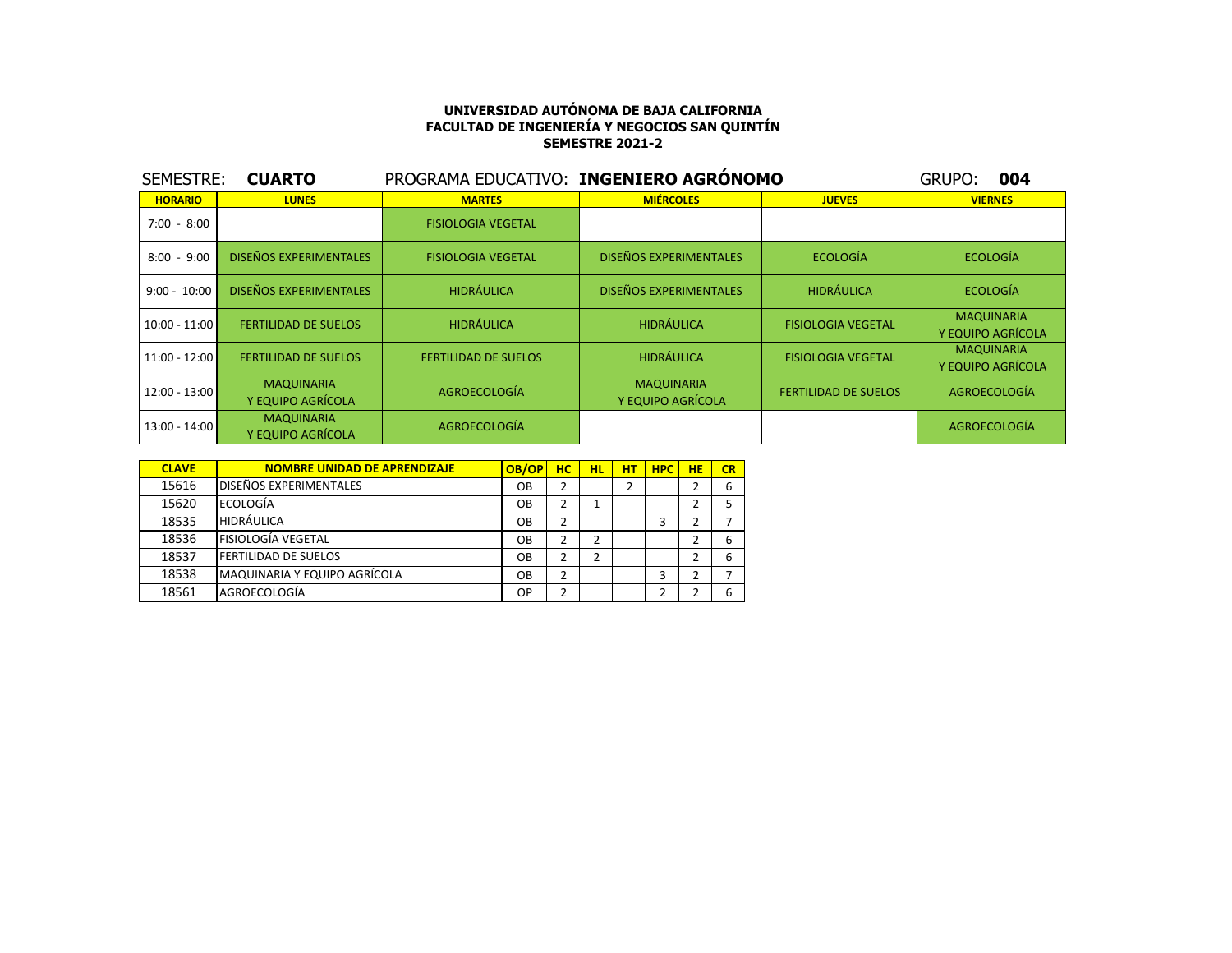| SEMESTRE:       | <b>QUINTO</b>            | PROGRAMA EDUCATIVO: INGENIERO AGRÓNOMO |                           |                           | GRUPO:<br>005            |
|-----------------|--------------------------|----------------------------------------|---------------------------|---------------------------|--------------------------|
| <b>HORARIO</b>  | <b>LUNES</b>             | <b>MARTES</b>                          | <b>MIÉRCOLES</b>          | <b>JUEVES</b>             | <b>VIERNES</b>           |
| $7:00 - 8:00$   | <b>ENTOMOLOGÍA</b>       | <b>FITOPATOLOGÍA</b>                   |                           | <b>FITOPATOLOGÍA</b>      | <b>ENTOMOLOGÍA</b>       |
| $8:00 - 9:00$   | <b>ENTOMOLOGÍA</b>       | <b>FITOPATOLOGÍA</b>                   |                           | <b>FITOPATOLOGÍA</b>      | <b>ENTOMOLOGÍA</b>       |
| $9:00 - 10:00$  | <b>CONTROL DE MALEZA</b> | <b>CULTIVOS AGRÍCOLAS</b>              | <b>CULTIVOS AGRÍCOLAS</b> | <b>CULTIVOS AGRÍCOLAS</b> | <b>CONTROL DE MALEZA</b> |
| 10:00 - 11:00   | <b>FITOGENÉTICA</b>      | <b>CULTIVOS AGRÍCOLAS</b>              | <b>CULTIVOS AGRÍCOLAS</b> | <b>RASPA</b>              | <b>CONTROL DE MALEZA</b> |
| $11:00 - 12:00$ | <b>FITOGENÉTICA</b>      | <b>FITOGENÉTICA</b>                    | <b>ENTOMOLOGÍA</b>        | <b>RASPA</b>              | <b>FITOGENÉTICA</b>      |
| 12:00 - 13:00   | <b>RASPA</b>             | <b>CONTROL DE MALEZA</b>               | <b>RASPA</b>              |                           | <b>FITOGENÉTICA</b>      |
| 13:00 - 14:00   | <b>RASPA</b>             | NUTRICIÓN VEGETAL                      |                           |                           | NUTRICIÓN VEGETAL        |
| 14:00 - 15:00   |                          | NUTRICIÓN VEGETAL                      |                           |                           | NUTRICIÓN VEGETAL        |

| <b>CLAVE</b> | <b>NOMBRE UNIDAD DE APRENDIZAJE</b> | OB/OP | HC. | HL. | нт | <b>HPC</b> | HE | CR |
|--------------|-------------------------------------|-------|-----|-----|----|------------|----|----|
| 18539        | IFITOGENÉTICA                       | OB    | 2   |     | 3  |            | 2  |    |
| 18540        | lentomología                        | OB    | 2   |     |    |            | 2  |    |
| 18541        | lCONTROL DE MALEZA                  | OB    | 2   |     |    |            | 2  | 6  |
| 18542        | <b>l</b> CULTIVOS AGRÍCOLAS         | OB    | 2   |     |    |            | 2  | 7  |
| 18543        | <b>RASPA</b>                        | OB    | 2   |     |    |            | 2  |    |
| 18545        | <b>FITOPATOLOGÍA</b>                | OB    | 2   |     |    | 2          | 2  | 6  |
| 15649        | INUTRICIÓN VEGETAL                  | OΒ    |     |     |    |            |    | 6  |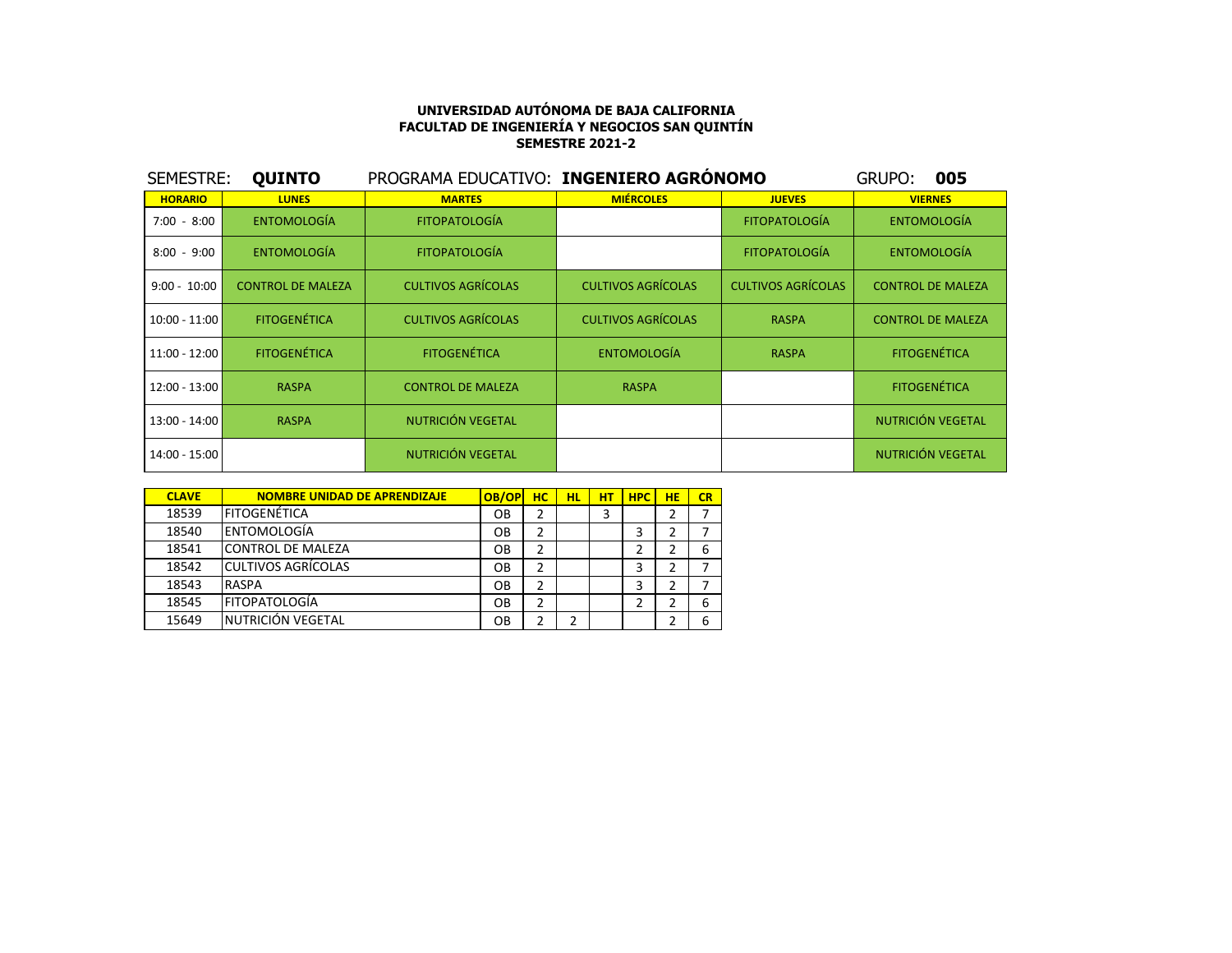| SEMESTRE:       | <b>SEXTO</b>                       | PROGRAMA EDUCATIVO: INGENIERO AGRÓNOMO |                                           |                                           | 006<br>GRUPO:                           |
|-----------------|------------------------------------|----------------------------------------|-------------------------------------------|-------------------------------------------|-----------------------------------------|
| <b>HORARIO</b>  | <b>LUNES</b>                       | <b>MARTES</b>                          | <b>MIÉRCOLES</b>                          | <b>JUEVES</b>                             | <b>VIERNES</b>                          |
| 13:00 - 14:00   | <b>HORTICULTURA</b>                | <b>MERCADOS AGROPECUARIOS</b>          | <b>HORTICULTURA</b>                       | <b>SISTEMAS DE</b><br>PRODUCCIÓN AGRÍCOLA | <b>MERCADOS</b><br><b>AGROPECUARIOS</b> |
| 14:00 - 15:00   | <b>HORTICULTURA</b>                | <b>MERCADOS AGROPECUARIOS</b>          | <b>HORTICULTURA</b>                       | <b>SISTEMAS DE</b><br>PRODUCCIÓN AGRÍCOLA | <b>MERCADOS</b><br><b>AGROPECUARIOS</b> |
| $15:00 - 16:00$ | SISTEMAS DE<br>PRODUCCIÓN AGRÍCOLA | SISTEMAS DE<br>PRODUCCIÓN AGRÍCOLA     | <b>SISTEMAS DE</b><br>PRODUCCIÓN AGRÍCOLA | <b>TECNOLOGÍA DE RIEGO</b>                | <b>TECNOLOGÍA DE RIEGO</b>              |
| $16:00 - 17:00$ | <b>MANEJO</b><br>DE POSTCOSECHA    | <b>MANEJO DE POSTCOSECHA</b>           | <b>MANEJO DE POSTCOSECHA</b>              | <b>TECNOLOGÍA DE RIEGO</b>                | <b>INOCUIDAD ALIMENTARIA</b>            |
| 17:00 - 18:00   | <b>TECNOLOGÍA DE RIEGO</b>         | <b>INOCUIDAD ALIMENTARIA</b>           | <b>TECNOLOGÍA DE RIEGO</b>                | PLANEACIÓN<br>Y ADMINISTRACIÓN            | <b>INOCUIDAD ALIMENTARIA</b>            |
| 18:00 - 19:00   |                                    | <b>INOCUIDAD ALIMENTARIA</b>           | PLANEACIÓN<br>Y ADMINISTRACIÓN            | PLANEACIÓN<br>Y ADMINISTRACIÓN            |                                         |
| 19:00 - 20:00   |                                    |                                        |                                           |                                           |                                         |

| <b>CLAVE</b> | <b>NOMBRE UNIDAD DE APRENDIZAJE</b> | OB/OP | <b>HC</b> | HL      | нT | <b>HPC</b> | <b>HE</b> | CR |
|--------------|-------------------------------------|-------|-----------|---------|----|------------|-----------|----|
| 15630        | <b>INOCUIDAD ALIMENTARIA</b>        | OВ    |           |         |    |            |           | 6  |
| 18544        | <b>HORTICULTURA</b>                 | OВ    | 2         |         |    |            |           |    |
| 18546        | ISISTEMAS DE PRODUCCIÓN AGRÍCOLA    | OВ    | 2         |         |    | 3          |           |    |
| 18547        | TECNOLOGÍA DE RIEGO                 | OВ    | 2         |         |    | 3          |           |    |
| 18548        | MERCADOS AGROPECUARIOS              | OВ    | 1         |         | 3  |            |           |    |
| 18549        | PLANEACIÓN Y ADMINISTRACIÓN         | OВ    | 2         | 1<br>Ŧ. |    |            |           | 6  |
| 18550        | IMANEJO DE POSTCOSECHA              | OВ    | 2         |         |    |            |           |    |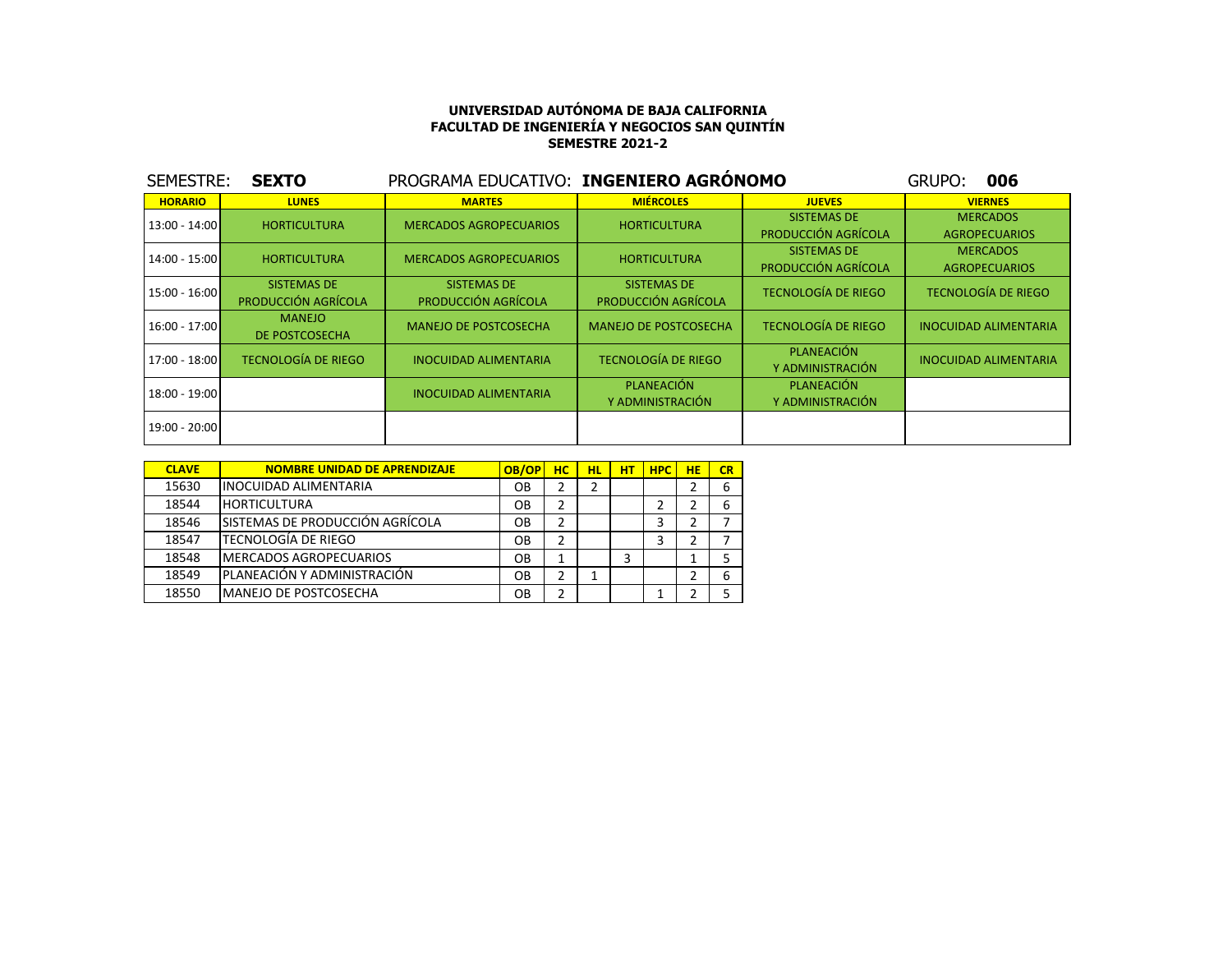| SEMESTRE:       | <b>SÉPTIMO</b>               | PROGRAMA EDUCATIVO: INGENIERO AGRONOMO |                              |                              | 007<br>GRUPO:                |
|-----------------|------------------------------|----------------------------------------|------------------------------|------------------------------|------------------------------|
| <b>HORARIO</b>  | <b>LUNES</b>                 | <b>MARTES</b>                          | <b>MIÉRCOLES</b>             | <b>JUEVES</b>                | <b>VIERNES</b>               |
| 13:00 - 14:00   | <b>MANEJO DE POSTCOSECHA</b> | NUTRICIÓN ORGÁNICA                     | NUTRICIÓN ORGÁNICA           | <b>MANEJO DE POSTCOSECHA</b> | <b>CONTROL BIOLÓGICO</b>     |
|                 | <b>APLICADA</b>              |                                        |                              | <b>APLICADA</b>              | <b>DE PLAGAS</b>             |
| 14:00 - 15:00   | <b>MANEJO DE POSTCOSECHA</b> | NUTRICIÓN ORGÁNICA                     | NUTRICIÓN ORGÁNICA           | <b>CONTROL BIOLÓGICO</b>     | <b>CONTROL BIOLÓGICO</b>     |
|                 | <b>APLICADA</b>              |                                        |                              | DE PLAGAS                    | <b>DE PLAGAS</b>             |
| $15:00 - 16:00$ | <b>FERTIRRIGACIÓN</b>        | <b>FERTIRRIGACIÓN</b>                  | <b>CONTROL BIOLÓGICO</b>     | SALINIDAD DE AGUA Y          | PRODUCCIÓN DE CULTIVOS       |
|                 |                              |                                        | <b>DE PLAGAS</b>             | SUELOS AGRÍCOLAS             | <b>EN HIDROPONIA</b>         |
| $16:00 - 17:00$ | <b>FERTIRRIGACIÓN</b>        | <b>FERTIRRIGACIÓN</b>                  | <b>INOCUIDAD ALIMENTARIA</b> | NUTRICIÓN ORGÁNICA           | NUTRICIÓN ORGÁNICA           |
|                 |                              |                                        | <b>APLICADA</b>              |                              |                              |
| 17:00 - 18:00   | PRODUCCIÓN DE CULTIVOS       | SALINIDAD DE AGUA Y                    | <b>INOCUIDAD ALIMENTARIA</b> | PRODUCCIÓN DE CULTIVOS       | SALINIDAD DE AGUA Y          |
|                 | <b>EN HIDROPONIA</b>         | <b>SUELOS AGRÍCOLAS</b>                | <b>APLICADA</b>              | <b>EN HIDROPONIA</b>         | <b>SUELOS AGRÍCOLAS</b>      |
| 18:00 - 19:00   | PRODUCCIÓN DE CULTIVOS       | SALINIDAD DE AGUA Y                    | <b>INOCUIDAD ALIMENTARIA</b> |                              | <b>INOCUIDAD ALIMENTARIA</b> |
|                 | <b>EN HIDROPONIA</b>         | <b>SUELOS AGRÍCOLAS</b>                | <b>APLICADA</b>              |                              | <b>APLICADA</b>              |
| 19:00 - 20:00   |                              | <b>INOCUIDAD ALIMENTARIA</b>           |                              |                              |                              |
|                 |                              | <b>APLICADA</b>                        |                              |                              |                              |

| <b>CLAVE</b> | <b>NOMBRE UNIDAD DE APRENDIZAJE</b>   | OB/OP     | нc | HL | нT | <b>HPC</b> | HE | CR |
|--------------|---------------------------------------|-----------|----|----|----|------------|----|----|
| 18564        | SALINIDAD DE AGUA Y SUELOS AGRÍCOLAS  | OP        |    |    |    |            |    |    |
| 18566        | IPRODUCCIÓN DE CULTIVOS EN HIDROPONIA | OP        |    |    |    |            |    |    |
| 18577        | <b>FERTIRRIGACIÓN</b>                 | <b>OP</b> |    |    |    |            |    |    |
| 32047        | IINOCUIDAD ALIMENTARIA APLICADA       | ОP        |    |    |    |            |    |    |
| 32048        | IMANEJO DE POSTCOSECHA APLICADA       | OP        | 2  |    |    |            |    |    |
| 32159        | NUTRICIÓN ORGÁNICA                    | ОP        |    |    |    |            |    |    |
| 32170        | CONTROL BIOLÓGICO DE PLAGAS           | ОP        |    |    |    |            |    |    |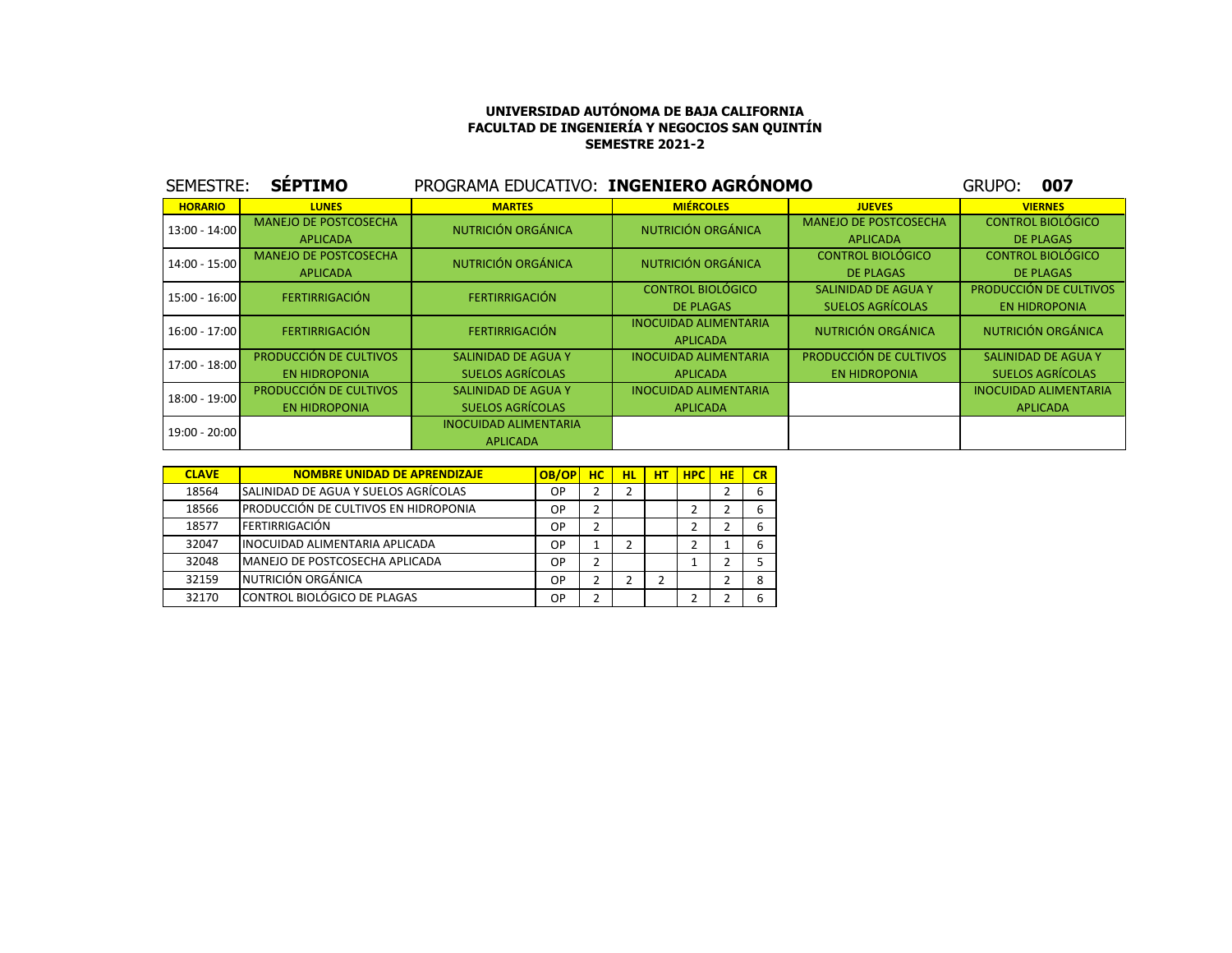## **SEMESTRE 2021-2**

|                 | SEMESTRE: OCTAVO |               | PROGRAMA EDUCATIVO: ING. AGRÓNOMO |               | <b>GRUPO: 008</b> |
|-----------------|------------------|---------------|-----------------------------------|---------------|-------------------|
| <b>HORARIO</b>  | <b>LUNES</b>     | <b>MARTES</b> | <b>MIÉRCOLES</b>                  | <b>JUEVES</b> | <b>VIERNES</b>    |
| 13:00 - 14:00   |                  |               |                                   |               |                   |
| 14:00 - 15:00   |                  |               |                                   |               |                   |
| 15:00 - 16:00   |                  |               |                                   |               |                   |
| 16:00 - 17:00   |                  |               |                                   |               |                   |
| 17:00 - 18:00   |                  |               |                                   |               |                   |
| $18:00 - 19:00$ | <b>FEPA</b>      | <b>FEPA</b>   |                                   |               |                   |
| 19:00 - 20:00   | <b>FEPA</b>      |               |                                   |               |                   |
| 20:00 - 21:00   |                  |               |                                   |               |                   |

|                | NOMBRE UNIDAD DE APRENDIZAJE | <b>OB/OP HC</b> | ЮL | <b>HPC</b> |  |
|----------------|------------------------------|-----------------|----|------------|--|
| $1561^{\circ}$ |                              | OВ              |    |            |  |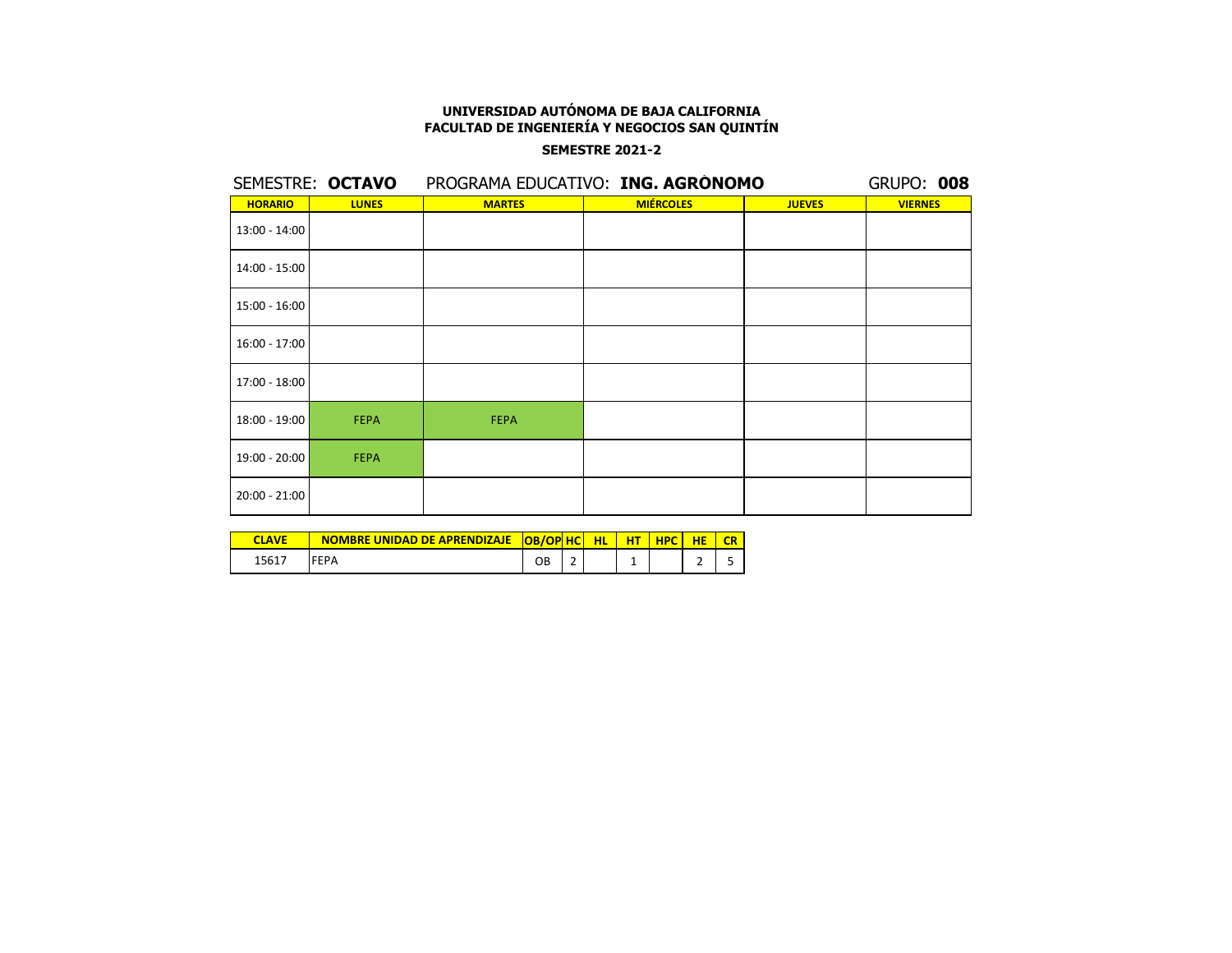| SEMESTRE:       | <b>PRIMERO</b>                | PROGRAMA EDUCATIVO: T.C. INGENIERIA |                            |                            | <b>GRUPO:</b><br>301          |
|-----------------|-------------------------------|-------------------------------------|----------------------------|----------------------------|-------------------------------|
| <b>HORARIO</b>  | <b>LUNES</b>                  | <b>MARTES</b>                       | <b>MIÉRCOLES</b>           | <b>JUEVES</b>              | <b>VIERNES</b>                |
| $7:00 - 8:00$   |                               |                                     |                            | <b>COMUNICACION ORAL Y</b> |                               |
|                 |                               | <b>ÁLGEBRA SUPERIOR</b>             | <b>ÁLGEBRA SUPERIOR</b>    | <b>ESCRITA</b>             |                               |
| $8:00 - 9:00$   | <b>DESARROLLO PROFESIONAL</b> |                                     |                            | <b>COMUNICACIÓN ORAL Y</b> | <b>COMUNICACIÓN ORAL Y</b>    |
|                 | <b>DEL INGENIERO</b>          | <b>ÁLGEBRA SUPERIOR</b>             | <b>ÁLGEBRA SUPERIOR</b>    | <b>ESCRITA</b>             | <b>ESCRITA</b>                |
| $9:00 - 10:00$  | <b>METODOLOGIA DE LA</b>      |                                     |                            | <b>METODOLOGIA DE LA</b>   | <b>COMUNICACION ORAL Y</b>    |
|                 | PROGRAMACIÓN                  | <b>ÁLGEBRA SUPERIOR</b>             | <b>INGLÉS I</b>            | PROGRAMACIÓN               | <b>ESCRITA</b>                |
| 10:00 - 11:00   | <b>METODOLOGÍA DE LA</b>      |                                     |                            |                            | <b>DESARROLLO PROFESIONAL</b> |
|                 | PROGRAMACIÓN                  | <b>INGLÉS I</b>                     | <b>INGLÉS I</b>            | <b>CÁLCULO DIFERENCIAL</b> | <b>DEL INGENIERO</b>          |
| $11:00 - 12:00$ |                               |                                     |                            |                            | <b>INTRODUCCIÓN A LA</b>      |
|                 | <b>CÁLCULO DIFERENCIAL</b>    | <b>INGLÉS I</b>                     | <b>CÁLCULO DIFERENCIAL</b> | <b>CÁLCULO DIFERENCIAL</b> | INGENIERÍA                    |
| $12:00 - 13:00$ |                               | <b>DESARROLLO PROFESIONAL</b>       | <b>INTRODUCCIÓN</b>        |                            | <b>INTRODUCCIÓN A LA</b>      |
|                 | <b>CÁLCULO DIFERENCIAL</b>    | <b>DEL INGENIERO</b>                | A LA INGENIERÍA            |                            | <b>INGENIERÍA</b>             |

| <b>CLAVE</b> | <b>NOMBRE UNIDAD DE APRENDIZAJE</b>          | OB/OP HC | <b>HL</b> | <b>HT</b> | <b>HPC</b> HE | <b>CR</b> | <b>INO. EMP.</b> | <b>PROFESOR</b>                  |
|--------------|----------------------------------------------|----------|-----------|-----------|---------------|-----------|------------------|----------------------------------|
| 33523        | ICÁLCULO DIFERENCIAL                         | OВ       |           |           |               |           | 26634            | IRICARDO PÉREZ MACÍAS            |
| 33524        | LÁLGEBRA SUPERIOR                            | OB       |           |           |               |           | 28348            | ROCÍO RUIZ MACHUCA               |
| 33525        | IMETODOLOGÍA DE LA PROGRAMACIÓN              | OB       |           |           |               |           | 20128            | JOSÉ CUPERTINO PÉREZ MURILLO     |
| 33526        | COMUNICACIÓN ORAL Y ESCRITA                  | OΒ       |           |           |               |           | 19868            | OSCAR RÍO CAMPOS BECERRA         |
| 33527        | INTRODUCCIÓN A LA INGENIERÍA                 | OB       |           |           |               |           | 26634            | <b>IRICARDO PÉREZ MACÍAS</b>     |
| 33528        | <b>IDESARROLLO PROFESIONAL DEL INGENIERO</b> | OB       |           |           |               |           | 21361            | <b>INANCY E. CERVANTES LOPEZ</b> |
| 33529        | <b>INGLÉS</b> I                              | OВ       |           |           |               |           | 24185            | <b>JANNY LOVERA ORTEGA</b>       |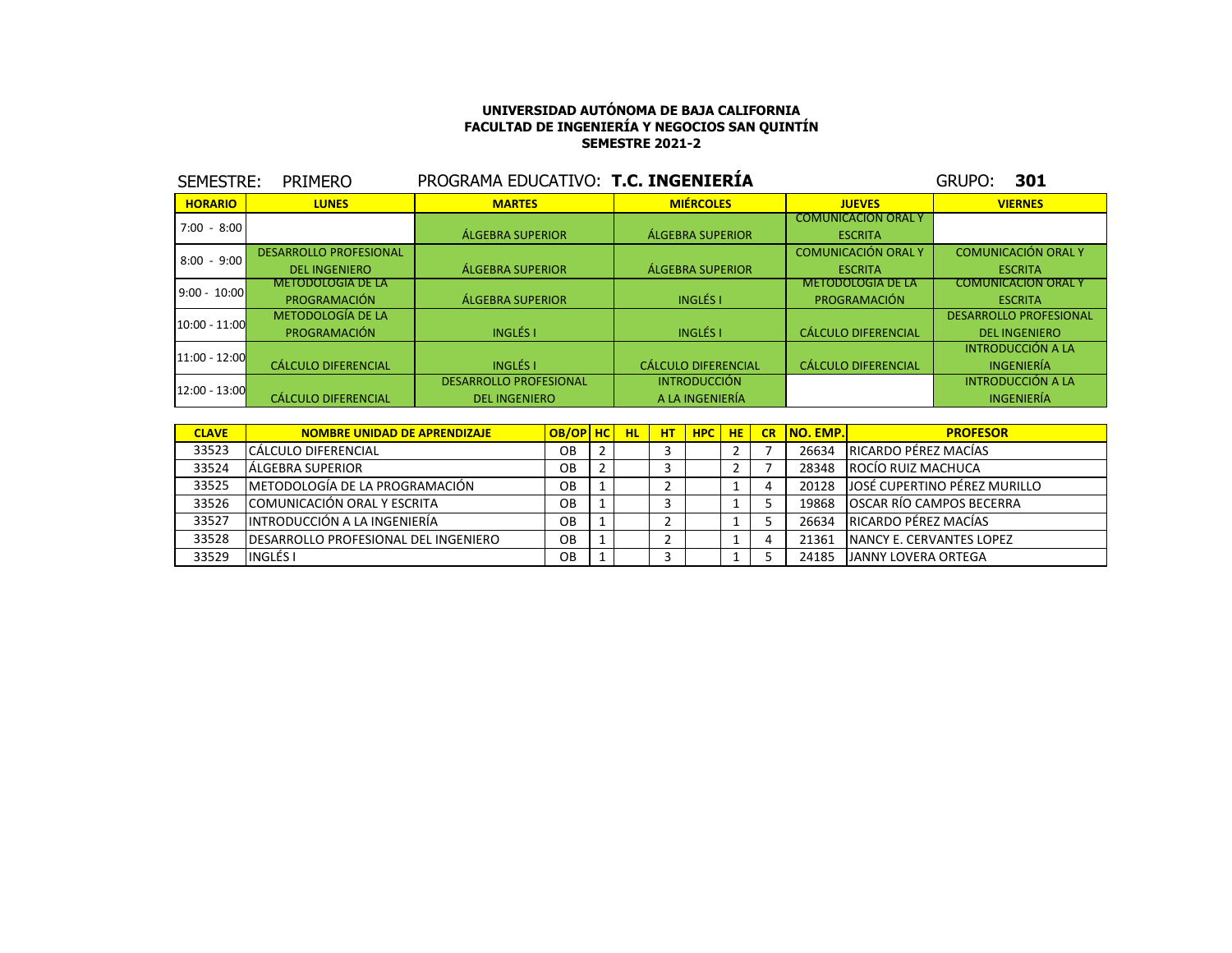| SEMESTRE:       | <b>PRIMERO</b>            | PROGRAMA EDUCATIVO: T.C. CONTABLE-ADMINISTRATIVO |                                  |                                 | GRUPO:<br>101                   |
|-----------------|---------------------------|--------------------------------------------------|----------------------------------|---------------------------------|---------------------------------|
| <b>HORARIO</b>  | <b>LUNES</b>              | <b>MARTES</b>                                    | <b>MIERCOLES</b>                 | <b>JUEVES</b>                   | <b>VIERNES</b>                  |
| $7:00 - 8:00$   | <b>DESARROLLO DE HAB.</b> | <b>MATEMÁTICAS</b>                               | <b>DESARROLLO DE HABILIDADES</b> | <b>MATEMÁTICAS</b>              | <b>INGLÉS I</b>                 |
|                 | <b>SOCIOEMOCIONALES</b>   |                                                  | <b>SOCIOEMOCIONALES</b>          |                                 |                                 |
| $8:00 - 9:00$   | <b>DESARROLLO DE HAB.</b> | <b>MATEMÁTICAS</b>                               | <b>DESARROLLO DE HABILIDADES</b> | <b>MATEMÁTICAS</b>              | <b>INGLÉS I</b>                 |
|                 | <b>SOCIOEMOCIONALES</b>   |                                                  | <b>SOCIOEMOCIONALES</b>          |                                 |                                 |
| $9:00 - 10:00$  | <b>INTRODUCCIÓN</b>       | <b>HABILIDADES DE REDACCIÓN</b>                  | <b>INTRODUCCIÓN</b>              |                                 | <b>HABILIDADES DE REDACCIÓN</b> |
|                 | A LA ADMINISTRACIÓN       | Y COMUNICACIÓN                                   | A LA ADMINISTRACIÓN              |                                 | Y COMUNICACIÓN                  |
| $10:00 - 11:00$ | <b>INTRODUCCIÓN</b>       | <b>HABILIDADES DE REDACCIÓN</b>                  | <b>INTRODUCCIÓN</b>              | <b>FUNDAMENTOS</b>              | <b>FUNDAMENTOS</b>              |
|                 | A LA ADMINISTRACIÓN       | Y COMUNICACIÓN                                   | A LA ADMINISTRACIÓN              | DE ECONOMÍA                     | DE ECONOMÍA                     |
| 11:00 - 12:00   | <b>FUNDAMENTOS</b>        | <b>INGLÉS I</b>                                  | <b>HERRAMIENTAS</b>              | <b>HABILIDADES DE REDACCIÓN</b> | <b>FUNDAMENTOS</b>              |
|                 | DE ECONOMÍA               |                                                  | <b>DIGITALES</b>                 | Y COMUNICACIÓN                  | DE ECONOMÍA                     |
| 12:00 - 13:00   | <b>HERRAMIENTAS</b>       | <b>INGLÉS I</b>                                  | <b>HERRAMIENTAS</b>              |                                 | <b>HERRAMIENTAS</b>             |
|                 | <b>DIGITALES</b>          |                                                  | <b>DIGITALES</b>                 |                                 | <b>DIGITALES</b>                |
| $13:00 - 14:00$ | <b>HERRAMIENTAS</b>       |                                                  |                                  |                                 |                                 |
|                 | <b>DIGITALES</b>          |                                                  |                                  |                                 |                                 |

| <b>CLAVE</b> | <b>NOMBRE UNIDAD DE APRENDIZAJE</b>                | OB/OP     | HC | HL. | HT | <b>HPC</b> | <b>HE</b> | CR |
|--------------|----------------------------------------------------|-----------|----|-----|----|------------|-----------|----|
| 38970        | INGLÉS I                                           | OВ        | 2  |     | ∍  |            |           | 6  |
| 38971        | <b>IDESARROLLO DE HABILIDADES SOCIOEMOCIONALES</b> | OB        |    |     | 3  |            |           |    |
| 38972        | HABILIDADES DE REDACCIÓN Y COMUNICACIÓN            | OB        |    |     |    |            |           |    |
| 38973        | <b>HERRAMIENTAS DIGITALES</b>                      | <b>OB</b> |    |     | 4  |            |           | 6  |
| 38974        | IINTRODUCCIÓN A LA ADMINISTRACIÓN                  | OB        | 2  |     |    |            |           | 6  |
| 38975        | <b>FUNDAMENTOS DE ECONOMÍA</b>                     | OΒ        | 2  |     | ∍  |            |           | 6  |
| 38976        | <b>IMATEMATICAS</b>                                | OB        | 2  |     | ำ  |            |           | b  |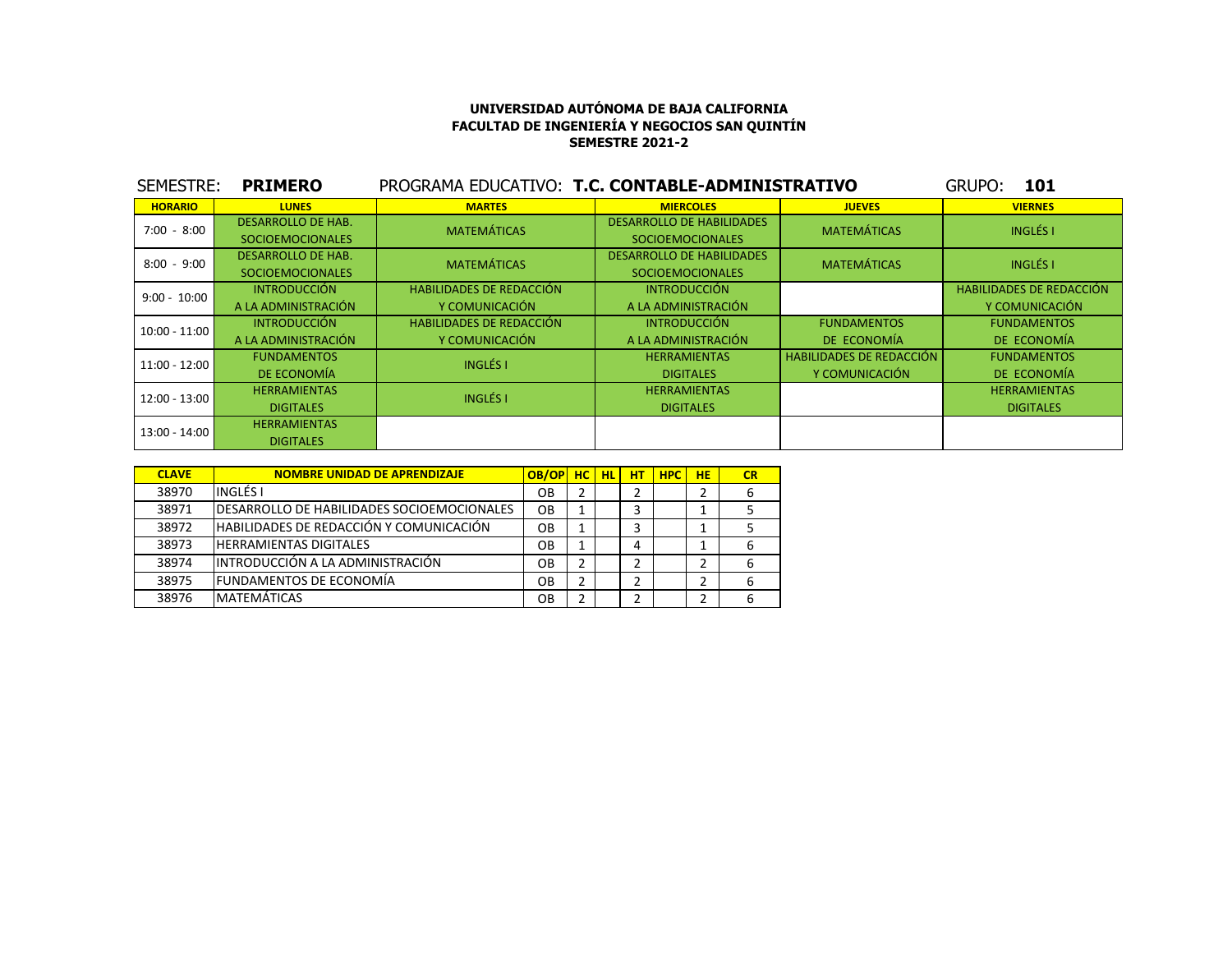| SEMESTRE:       | <b>SEGUNDO</b>                              |                                             | PROGRAMA EDUCATIVO: T.C. CONTABLE-ADMINISTRATIVO |                              | 102<br>GRUPO:           |
|-----------------|---------------------------------------------|---------------------------------------------|--------------------------------------------------|------------------------------|-------------------------|
| <b>HORARIO</b>  | <b>LUNES</b>                                | <b>MARTES</b>                               | <b>MIÉRCOLES</b>                                 | <b>JUEVES</b>                | <b>VIERNES</b>          |
| $7:00 - 8:00$   |                                             | <b>PROBABILIDAD</b>                         | <b>PROBABILIDAD</b>                              |                              | SISTEMAS DE INFORMACIÓN |
|                 |                                             | Y ESTADÍSTICA                               | Y ESTADÍSTICA                                    |                              |                         |
| $8:00 - 9:00$   | <b>DERECHO</b>                              | <b>PROBABILIDAD</b>                         | <b>PROBABILIDAD</b>                              |                              | SISTEMAS DE INFORMACIÓN |
|                 |                                             | Y ESTADÍSTICA                               | Y ESTADÍSTICA                                    |                              |                         |
| $9:00 - 10:00$  | <b>DERECHO</b>                              | <b>ECONOMÍA</b>                             | <b>DERECHO</b>                                   | PROCESO ADMINISTRATIVO       | SISTEMAS DE INFORMACIÓN |
| $10:00 - 11:00$ | <b>ECONOMÍA</b>                             | PROCESO ADMINISTRATIVO                      | <b>CONTABILIDAD APLICADA</b>                     | PROCESO ADMINISTRATIVO       | <b>ECONOMÍA</b>         |
| $11:00 - 12:00$ | LÓGICA PARA LA TOMA<br><b>DE DECISIONES</b> | LÓGICA PARA LA TOMA<br><b>DE DECISIONES</b> | <b>CONTABILIDAD APLICADA</b>                     | <b>CONTABILIDAD APLICADA</b> | <b>ECONOMÍA</b>         |
| 12:00 - 13:00   |                                             | SISTEMAS DE INFORMACIÓN                     | <b>CONTABILIDAD APLICADA</b>                     | CONTABILIDAD APLICADA        | PROCESO ADMINISTRATIVO  |
| 13:00 - 14:00   |                                             |                                             | LÓGICA PARA LA TOMA                              | LÓGICA PARA LA TOMA          |                         |
|                 |                                             |                                             | <b>DE DECISIONES</b>                             | DE DECISIONES                |                         |
| 14:00 - 15:00   |                                             |                                             |                                                  |                              |                         |

| <b>CLAVE</b> | <b>NOMBRE UNIDAD DE APRENDIZAJE</b> | OB/OP     | HC. | <b>HL</b> | HT | <b>HPC</b> | HE | CR |
|--------------|-------------------------------------|-----------|-----|-----------|----|------------|----|----|
| 11243        | CONTABILIDAD APLICADA               | <b>OB</b> |     |           | 3  |            |    |    |
| 11244        | <b>IDERECHO</b>                     | OΒ        | 3   |           | 0  |            |    | 6  |
| 11245        | leconomía                           | OΒ        |     |           |    |            |    | 6  |
| 11246        | LLÓGICA PARA LA TOMA DE DECISIONES  | OB        |     |           | 3  |            |    |    |
| 11247        | PROBABILIDAD Y ESTADÍSTICA          | OΒ        |     |           |    |            |    | 6  |
| 11248        | IPROCESO ADMINISTRATIVO             | OΒ        |     |           | 2  |            |    | 6  |
| 11249        | ISISTEMAS DE INFORMACIÓN            | OΒ        |     |           |    |            |    | 6  |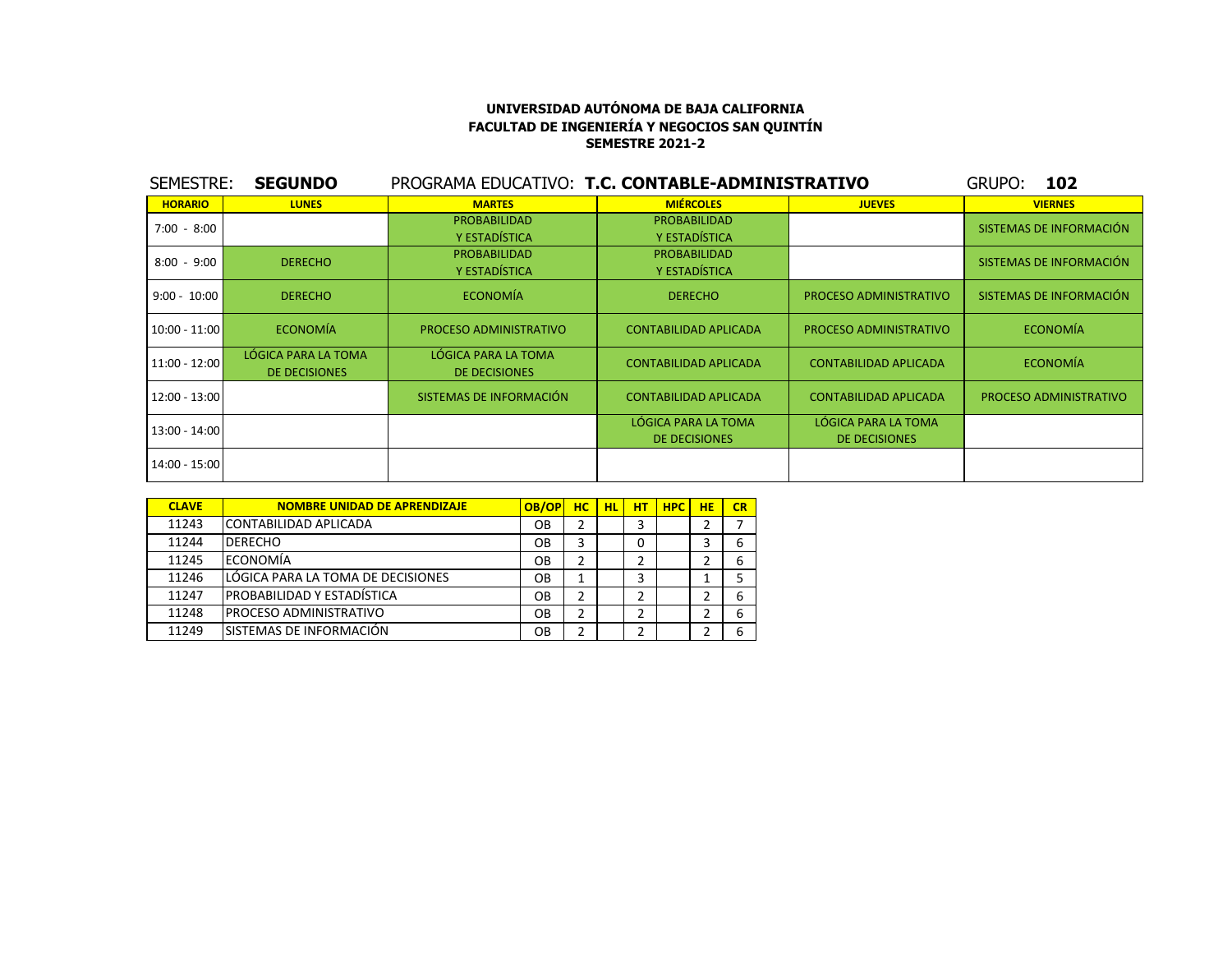| SEMESTRE:       | <b>TERCERO</b>                           | PROGRAMA EDUCATIVO: LIC. EN CONTADURÍA    |                              |                                           | 113<br>GRUPO:               |
|-----------------|------------------------------------------|-------------------------------------------|------------------------------|-------------------------------------------|-----------------------------|
| <b>HORARIO</b>  | <b>LUNES</b>                             | <b>MARTES</b>                             | <b>MIERCOLES</b>             | <b>JUEVES</b>                             | <b>VIERNES</b>              |
| 7:00 - 8:00     | <b>ESEM</b>                              | <b>ESEM</b>                               | <b>REGISTROS ESPECIALES</b>  |                                           | <b>REGISTROS ESPECIALES</b> |
| $8:00 - 9:00$   | <b>ESEM</b>                              | <b>ESEM</b>                               | <b>REGISTROS ESPECIALES</b>  | <b>METODOLOGÍA</b><br>DE LA INVESTIGACIÓN | <b>REGISTROS ESPECIALES</b> |
| $9:00 - 10:00$  | <b>RELACIONES LABORALES</b>              | <b>DERECHO TRIBUTARIO</b>                 | <b>RELACIONES LABORALES</b>  | <b>METODOLOGÍA</b><br>DE LA INVESTIGACIÓN | <b>IDIOMAS</b>              |
| $10:00 - 11:00$ | <b>RELACIONES LABORALES</b>              | <b>DERECHO TRIBUTARIO</b>                 | <b>RELACIONES LABORALES</b>  | <b>DERECHO TRIBUTARIO</b>                 | <b>IDIOMAS</b>              |
| $11:00 - 12:00$ | <b>DISEÑO ORGANIZACIONAL</b>             | <b>MATEMÁTICAS FINANCIERAS</b>            | <b>DISEÑO ORGANIZACIONAL</b> | <b>MATEMÁTICAS FINANCIERAS</b>            | <b>DERECHO TRIBUTARIO</b>   |
| $12:00 - 13:00$ | <b>DISEÑO ORGANIZACIONAL</b>             | <b>METODOLOGÍA</b><br>DE LA INVESTIGACIÓN | <b>DISEÑO ORGANIZACIONAL</b> | <b>MATEMÁTICAS FINANCIERAS</b>            | <b>DERECHO TRIBUTARIO</b>   |
| $13:00 - 14:00$ | <b>MATEMÁTICAS</b><br><b>FINANCIERAS</b> | <b>IDIOMAS</b>                            |                              |                                           |                             |

| <b>CLAVE</b> | <b>NOMBRE UNIDAD DE APRENDIZAJE</b>       | OB/OP | <b>HC</b> | <b>HL</b> | HТ | <b>HPC</b> | HЕ | CR |
|--------------|-------------------------------------------|-------|-----------|-----------|----|------------|----|----|
| 11733        | MATEMÁTICAS FINANCIERAS (F 4 LAE)         | OВ    | 2         |           |    |            |    |    |
| 11734        | ENTORNO SOCIOECONÓMICO DE MÉXICO (F 3LAE) | OΒ    | 2         |           |    |            |    |    |
| 11843        | METODOLOGÍA DE LA INVESTIGACIÓN           | OΒ    | 2         |           |    |            |    |    |
| 12457        | DISEÑO ORGANIZACIONAL (F 3LAE)            | OВ    |           |           |    |            |    |    |
| 12458        | <b>REGISTROS ESPECIALES</b>               | OΒ    | 2         |           |    |            |    |    |
| 12459        | <b>RELACIONES LABORALES (F 3LAE)</b>      | OВ    |           |           |    |            |    |    |
| 12485        | <b>IDIOMAS (F 3LAE)</b>                   | ОP    |           |           |    |            |    |    |
| 12559        | <b>DERECHO TRIBUTARIO</b>                 | OВ    |           |           | ς  |            |    |    |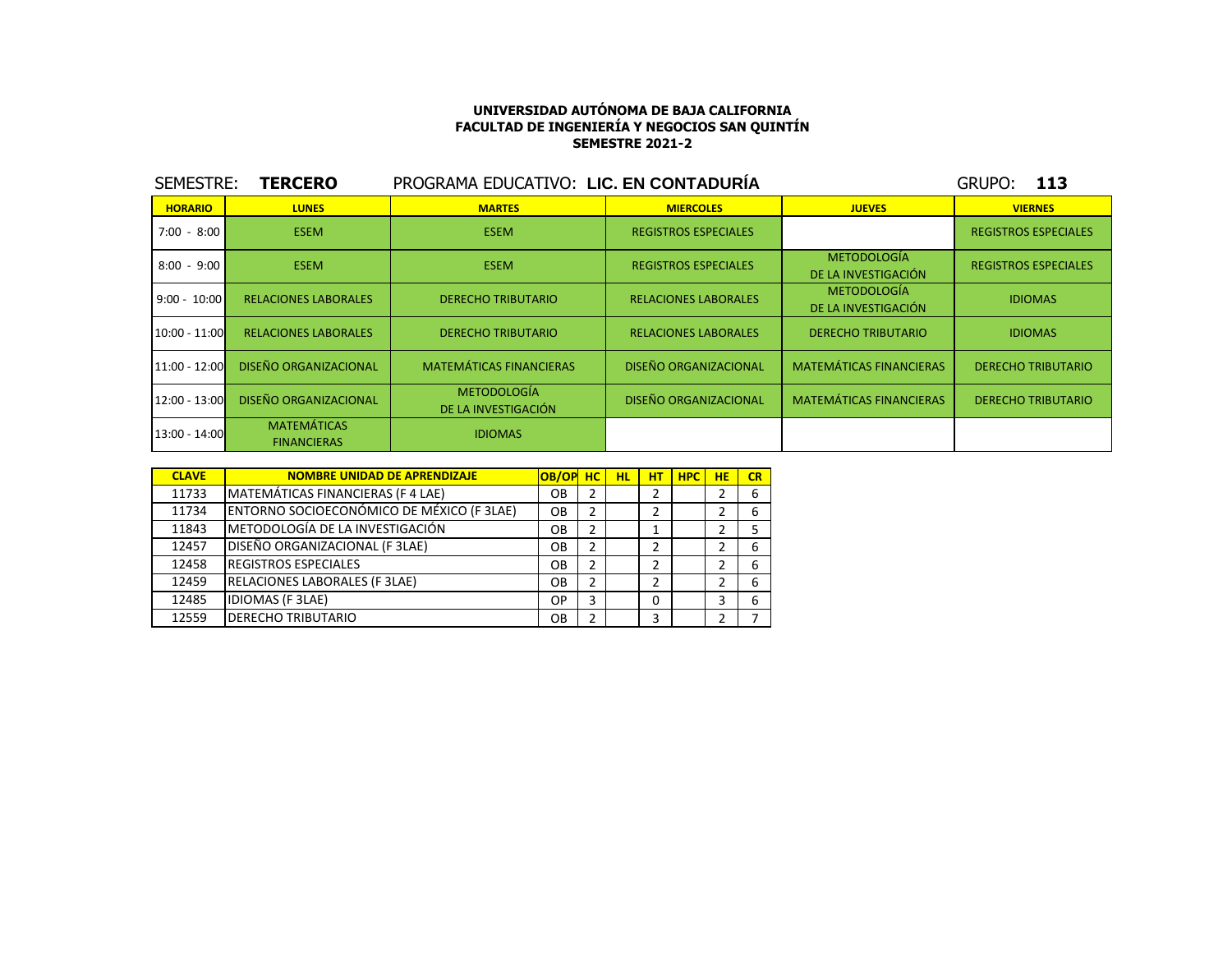| SEMESTRE:      | <b>CUARTO</b>                                       | PROGRAMA EDUCATIVO: LIC. EN CONTADURÍA              |                                            |                                                     | 114<br>GRUPO:              |
|----------------|-----------------------------------------------------|-----------------------------------------------------|--------------------------------------------|-----------------------------------------------------|----------------------------|
| <b>HORARIO</b> | <b>LUNES</b>                                        | <b>MARTES</b>                                       | <b>MIERCOLES</b>                           | <b>JUEVES</b>                                       | <b>VIERNES</b>             |
| $7:00 - 8:00$  | ANÁLISIS FINANCIERO                                 | ANÁLISIS FINANCIERO                                 | <b>ANÁLISIS FINANCIERO</b>                 | ANÁLISIS FINANCIERO                                 | <b>ANÁLISIS FINANCIERO</b> |
| $8:00 - 9:00$  | <b>PROFESIÓN CONTABLE</b>                           | <b>CONTRIBUCIONES DE</b><br><b>SEGURIDAD SOCIAL</b> | NORMAS DE INFORMACIÓN<br><b>FINANCIERA</b> | <b>DERECHO CORPORATIVO</b>                          | <b>DERECHO CORPORATIVO</b> |
| $9:00 - 10:00$ | NORMAS DE INFORMACIÓN<br><b>FINANCIERA</b>          | <b>CONTRIBUCIONES DE</b><br><b>SEGURIDAD SOCIAL</b> | NORMAS DE INFORMACIÓN<br><b>FINANCIERA</b> |                                                     | <b>DERECHO CORPORATIVO</b> |
| 10:00 - 11:00  | <b>CONTRIBUCIONES DE</b><br><b>SEGURIDAD SOCIAL</b> | NORMAS DE INFORMACIÓN<br><b>FINANCIERA</b>          | <b>PROFESIÓN CONTABLE</b>                  | NORMAS DE INFORMACIÓN<br><b>FINANCIERA</b>          | PROFESIÓN CONTABLE         |
| 11:00 - 12:00  | <b>IMPUESTOS INDIRECTOS</b>                         | <b>IMPUESTOS INDIRECTOS</b>                         | <b>DERECHO CORPORATIVO</b>                 | <b>IMPUESTOS INDIRECTOS</b>                         |                            |
| 12:00 - 13:00  | <b>IDIOMAS</b>                                      | <b>IMPUESTOS INDIRECTOS</b>                         | <b>IDIOMAS</b>                             | <b>CONTRIBUCIONES DE</b><br><b>SEGURIDAD SOCIAL</b> |                            |
| 13:00 - 14:00  |                                                     |                                                     | <b>IDIOMAS</b>                             |                                                     |                            |

| <b>CLAVE</b> | <b>NOMBRE UNIDAD DE APRENDIZAJE</b> | OB/OP | нc | HL | нт | <b>HPC</b> | HE | CR |
|--------------|-------------------------------------|-------|----|----|----|------------|----|----|
| 11737        | <b>DERECHO CORPORATIVO</b>          | OВ    | 3  |    |    |            |    |    |
| 12467        | ANÁLISIS FINANCIERO                 | OВ    | 2  |    |    |            |    |    |
| 12472        | CONTRIBUCIONES DE SEG. SOCIAL       | OВ    | 2  |    |    |            |    |    |
| 12485        | <b>IDIOMAS (F 4LAE)</b>             | ОP    | 3  |    |    |            |    |    |
| 12560        | <b>IMPUESTOS INDIRECTOS</b>         | OВ    | 2  |    |    |            |    |    |
| 12561        | INORMAS DE INFORMACIÓN FINANCIERA   | OВ    | 2  |    |    |            |    |    |
| 12562        | <b>PROFESIÓN CONTABLE</b>           | OВ    | 1  |    |    |            |    |    |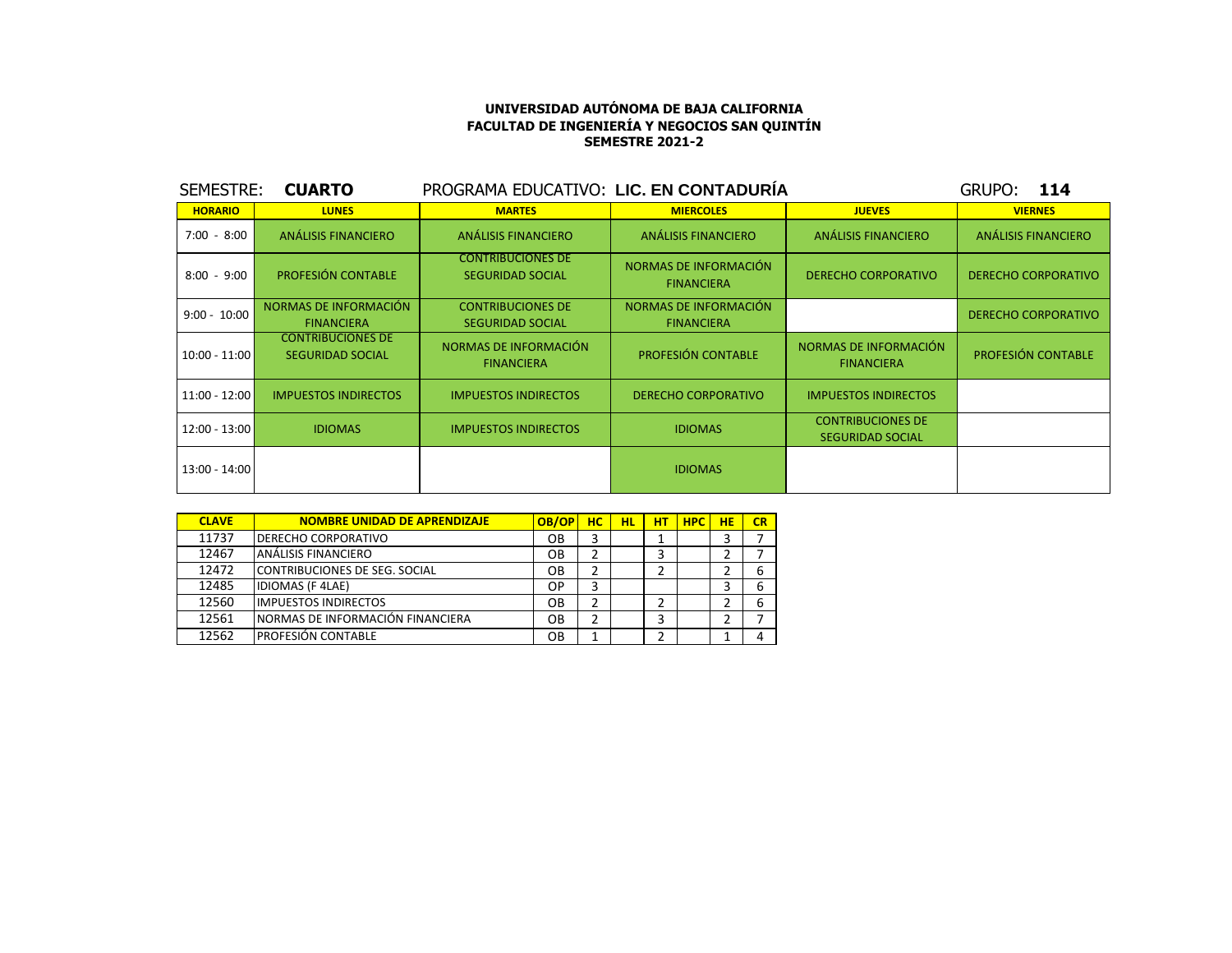| SEMESTRE:       | <b>QUINTO</b>                                  |                                                        | <b>GRUPO: 115</b>                                      |                                                        |                |
|-----------------|------------------------------------------------|--------------------------------------------------------|--------------------------------------------------------|--------------------------------------------------------|----------------|
| <b>HORARIO</b>  | <b>LUNES</b>                                   | <b>MARTES</b>                                          | <b>MIÉRCOLES</b>                                       | <b>JUEVES</b>                                          | <b>VIERNES</b> |
| 11:00 - 12:00   |                                                |                                                        |                                                        |                                                        |                |
| 12:00 - 13:00   |                                                |                                                        |                                                        |                                                        |                |
| 13:00 - 14:00   | <b>IDIOMAS</b>                                 |                                                        | <b>FUNDAMENTOS DE</b><br><b>CONTABILIDAD DE COSTOS</b> | <b>FUNDAMENTOS DE</b><br><b>CONTABILIDAD DE COSTOS</b> |                |
| $14:00 - 15:00$ | <b>IDIOMAS</b>                                 | <b>FUNDAMENTOS DE</b><br><b>CONTABILIDAD DE COSTOS</b> | <b>FUNDAMENTOS DE</b><br><b>CONTABILIDAD DE COSTOS</b> | <b>FUNDAMENTOS DE</b><br><b>CONTABILIDAD DE COSTOS</b> |                |
| $15:00 - 16:00$ | ANÁLISIS DE LEGISLACIÓN<br><b>ADUANERA</b>     | <b>IDIOMAS</b>                                         | ANÁLISIS DE LEGISLACIÓN<br><b>ADUANERA</b>             |                                                        |                |
| $16:00 - 17:00$ | <b>CONTROL</b>                                 | ANÁLISIS DE LEGISLACIÓN<br><b>ADUANERA</b>             | ANÁLISIS DE LEGISLACIÓN<br><b>ADUANERA</b>             | <b>CONTROL</b>                                         |                |
| $17:00 - 18:00$ | <b>ADMINISTRACIÓN</b><br>DE CAPITAL DE TRABAJO | <b>CONTABILIDAD DE SOCIEDADES</b>                      | <b>CONTROL</b>                                         | ADMINISTRACIÓN<br>DE CAPITAL DE TRABAJO                |                |
| 18:00 - 19:00   | ADMINISTRACIÓN<br>DE CAPITAL DE TRABAJO        | <b>CONTABILIDAD DE SOCIEDADES</b>                      | <b>CONTROL</b>                                         | ADMINISTRACIÓN<br>DE CAPITAL DE TRABAJO                |                |
| $19:00 - 20:00$ | <b>NORMAS PARTICULARES</b>                     | <b>CONTROL</b>                                         | <b>NORMAS PARTICULARES</b>                             | <b>CONTABILIDAD DE SOCIEDADES</b>                      |                |
| $20:00 - 21:00$ | <b>NORMAS PARTICULARES</b>                     | <b>NORMAS PARTICULARES</b>                             | <b>NORMAS PARTICULARES</b>                             | <b>CONTABILIDAD DE SOCIEDADES</b>                      |                |

| <b>CLAVE</b> | NOMBRE UNIDAD DE APRENDIZAJE                   | OB/OP     | <b>HC</b> | <b>HL</b> | нт | <b>HPC</b> | <b>HE</b> | CR |
|--------------|------------------------------------------------|-----------|-----------|-----------|----|------------|-----------|----|
| 12470        | ADMINISTRACIÓN DE CAPITAL DE TRABAJO (F 6 LAE) | OB        | 2         |           |    |            |           | 6  |
| 12485        | <b>IDIOMAS</b>                                 | OP        | 3         |           | 0  |            |           |    |
| 12563        | CONTABILIDAD DE SOCIEDADES                     | OΒ        | 2         |           |    |            |           |    |
| 12564        | <b>CONTROL</b>                                 | <b>OB</b> | 1         |           | 4  |            |           | b  |
| 12565        | IFUNDAMENTOS DE CONTABILIDAD DE COSTOS         | OB        | 2         |           | 3  |            |           |    |
| 12566        | <b>NORMAS PARTICULARES</b>                     | OB        | 2         |           | 3  |            |           |    |
| 12581        | lanálisis de legislación aduanera              | <b>OP</b> | 4         |           | 0  |            |           |    |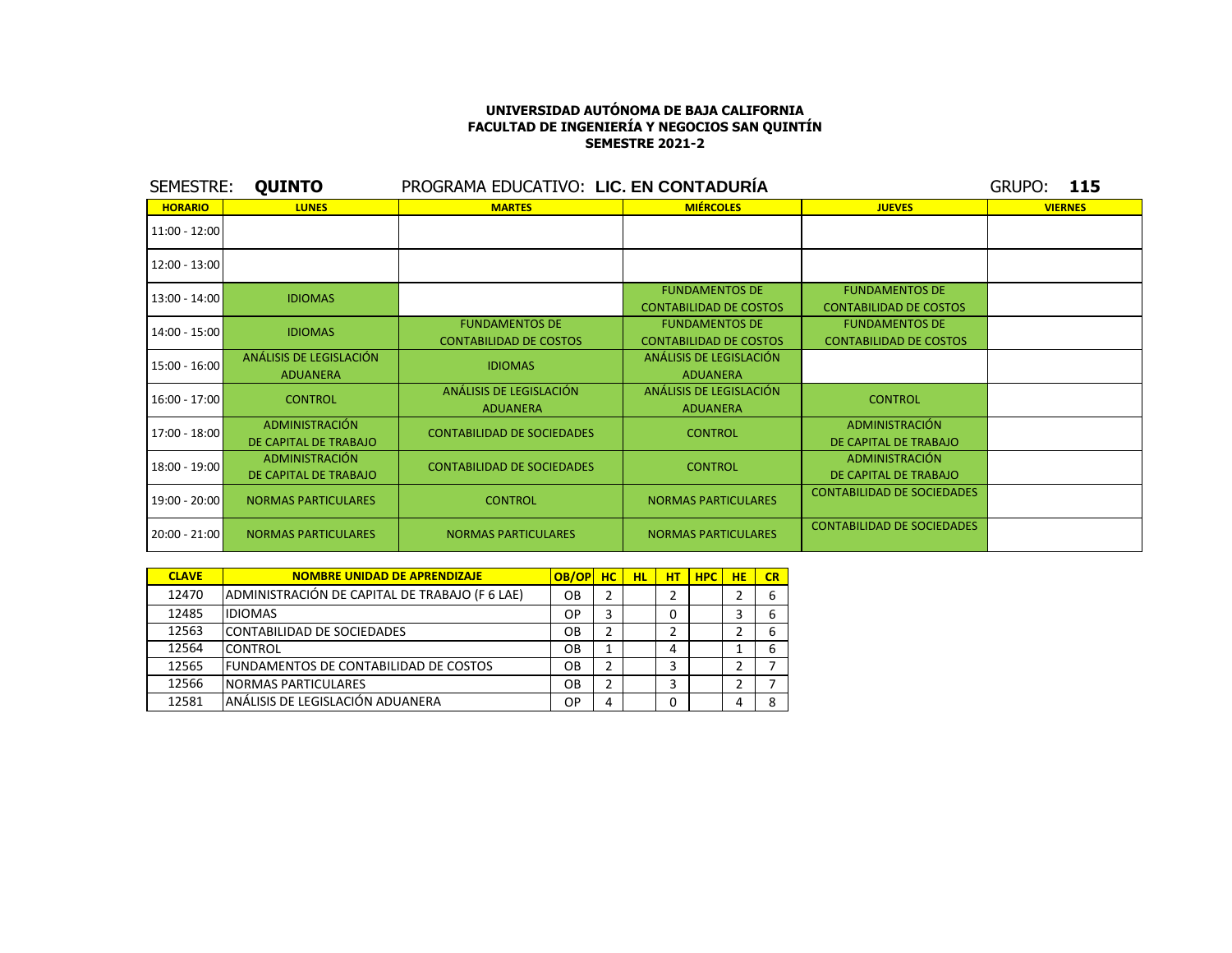| SEMESTRE:       | <b>SEXTO</b>                | PROGRAMA EDUCATIVO: LIC. EN CONTADURÍA  |                             |                                         | GRUPO:<br>116                 |
|-----------------|-----------------------------|-----------------------------------------|-----------------------------|-----------------------------------------|-------------------------------|
| <b>HORARIO</b>  | <b>LUNES</b>                | <b>MARTES</b>                           | <b>MIERCOLES</b>            | <b>JUEVES</b>                           | <b>VIERNES</b>                |
| $13:00 - 14:00$ |                             |                                         |                             |                                         |                               |
| $14:00 - 15:00$ |                             | <b>COSTOS</b><br><b>PREDETERMINADOS</b> |                             | <b>COSTOS</b><br><b>PREDETERMINADOS</b> | <b>COSTOS PREDETERMINADOS</b> |
| 15:00 - 16:00   | <b>ISR PERSONAS FÍSICAS</b> | <b>COSTOS</b><br><b>PREDETERMINADOS</b> | <b>ISR PERSONAS FÍSICAS</b> | <b>COSTOS</b><br><b>PREDETERMINADOS</b> | <b>ISR PERSONAS FÍSICAS</b>   |
| 16:00 - 17:00   | <b>ISR PERSONAS FÍSICAS</b> | <b>FUENTES</b><br>DE FINANCIAMIENTO     | <b>ISR PERSONAS FÍSICAS</b> | <b>FUENTES DE FINANCIAMIENTO</b>        | <b>AUDITORÍA</b>              |
| 17:00 - 18:00   | <b>AUDITORÍA</b>            | <b>FUENTES</b><br>DE FINANCIAMIENTO     | <b>AUDITORÍA</b>            | <b>FUENTES DE FINANCIAMIENTO</b>        | RELACIONES PÚBLICAS           |
| $18:00 - 19:00$ | <b>AUDITORÍA</b>            | <b>ESTADOS FINANCIEROS</b>              | <b>AUDITORÍA</b>            | PLANEACIÓN FINANCIERA                   | RELACIONES PÚBLICAS           |
| 19:00 - 20:00   | <b>ESTADOS FINANCIEROS</b>  | <b>ESTADOS FINANCIEROS</b>              | PLANEACIÓN FINANCIERA       | PLANEACIÓN FINANCIERA                   |                               |
| 20:00 - 21:00   |                             |                                         |                             | RELACIONES PÚBLICAS                     |                               |

| <b>CLAVE</b> | <b>NOMBRE UNIDAD DE APRENDIZAJE</b>        | OB/OP | <b>HC</b> | <b>HL</b> | HТ | <b>HPC</b> | <b>HE</b> | CR |
|--------------|--------------------------------------------|-------|-----------|-----------|----|------------|-----------|----|
| 11762        | <b>IRELACIONES PÚBLICAS</b>                | ОP    | 3         |           |    |            |           | 6  |
| 12479        | <b>IFUENTES DE FINANCIAMIENTO (F 7LAE)</b> | OВ    | 2         |           |    |            |           | 6  |
| 12567        | <b>AUDITORÍA</b>                           | OВ    | 2         |           | っ  |            |           |    |
| 12568        | ICOSTOS PREDETERMINADOS                    | OВ    | 2         |           | 3  |            |           |    |
| 12569        | <b>LESTADOS FINANCIEROS</b>                | OΒ    |           |           | 2  |            |           | 4  |
| 12570        | <b>ISR PERSONAS FÍSICAS</b>                | OВ    | 2         |           | 3  |            | ำ         |    |
| 12571        | IPLANEACIÓN FINANCIERA                     | OВ    |           |           | ว  |            |           | 4  |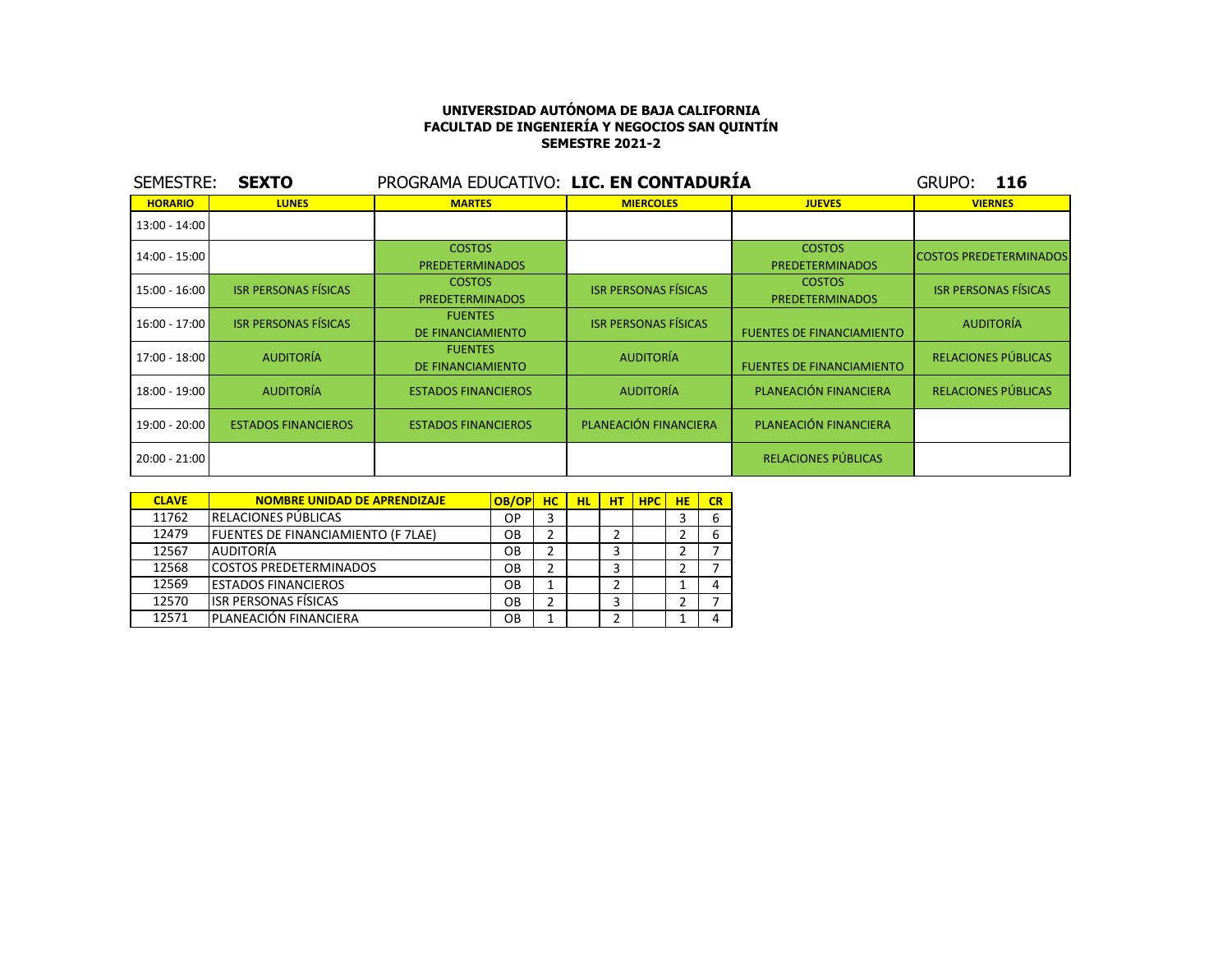| SEMESTRE:       | <b>SEPTIMO</b>                                     | PROGRAMA EDUCATIVO: LIC. EN CONTADURÍA |                                            |                        | GRUPO:<br>117                                      |
|-----------------|----------------------------------------------------|----------------------------------------|--------------------------------------------|------------------------|----------------------------------------------------|
| <b>HORARIO</b>  | <b>LUNES</b>                                       | <b>MARTES</b>                          | <b>MIERCOLES</b>                           | <b>JUEVES</b>          | <b>VIERNES</b>                                     |
| $13:00 - 14:00$ |                                                    |                                        |                                            |                        |                                                    |
| 14:00 - 15:00   |                                                    |                                        |                                            |                        |                                                    |
| 15:00 - 16:00   | <b>NÓMINAS</b>                                     |                                        | <b>CONTABILIDADES</b><br><b>ESPECIALES</b> | <b>NÓMINAS</b>         | <b>CONTABILIDADES</b><br><b>ESPECIALES</b>         |
| $16:00 - 17:00$ | <b>NÓMINAS</b>                                     | PRÁCTICAS DE AUDITORÍA                 | <b>CONTABILIDADES</b><br><b>ESPECIALES</b> | <b>NÓMINAS</b>         | <b>CONTABILIDADES</b><br><b>ESPECIALES</b>         |
| 17:00 - 18:00   | <b>ISR PERSONAS MORALES</b>                        | PRÁCTICAS DE AUDITORÍA                 | <b>ISR PERSONAS MORALES</b>                | PRÁCTICAS DE AUDITORÍA | <b>COSTOS PARA LA TOMA DE</b><br><b>DECISIONES</b> |
| 18:00 - 19:00   | <b>ISR PERSONAS MORALES</b>                        | <b>ISR PERSONAS MORALES</b>            | <b>ISR PERSONAS MORALES</b>                | PRÁCTICAS DE AUDITORÍA | <b>COSTOS PARA LA TOMA DE</b><br><b>DECISIONES</b> |
| 19:00 - 20:00   | PRÁCTICA FISCAL                                    | PRÁCTICA FISCAL                        | FEPI.                                      | <b>FEPI</b>            | <b>COSTOS PARA LA TOMA DE</b><br><b>DECISIONES</b> |
| $20:00 - 21:00$ | <b>COSTOS PARA LA TOMA DE</b><br><b>DECISIONES</b> | PRÁCTICA FISCAL                        | <b>FEPI</b>                                | <b>FEPI</b>            |                                                    |

| <b>CLAVE</b> | <b>NOMBRE UNIDAD DE APRENDIZAJE</b> | <b>OB/OP</b> | <b>HC</b> | HL | нт | <b>HPC</b> | <b>HE</b> | CR |
|--------------|-------------------------------------|--------------|-----------|----|----|------------|-----------|----|
| 1328         | <b>NÓMINAS</b>                      | ОP           |           |    |    |            |           | 6  |
| 12481        | FEPI (F 8LAE)                       | OВ           | 1         |    |    |            |           |    |
| 12572        | ICOSTOS PARA LA TOMA DE DECISIONES  | OВ           | 2         |    |    |            |           | ь  |
| 12573        | <b>ISR PERSONAS MORALES</b>         | OВ           | 2         |    | 3  |            |           |    |
| 12575        | PRÁCTICAS DE AUDITORÍA              | OВ           | 1         |    | 3  |            |           |    |
| 12576        | I PRÁCTICA FISCAL                   | OΒ           | 1         |    |    |            |           |    |
| 12590        | CONTABILIDADES ESPECIALES           | OP           | 2         |    |    |            |           | h  |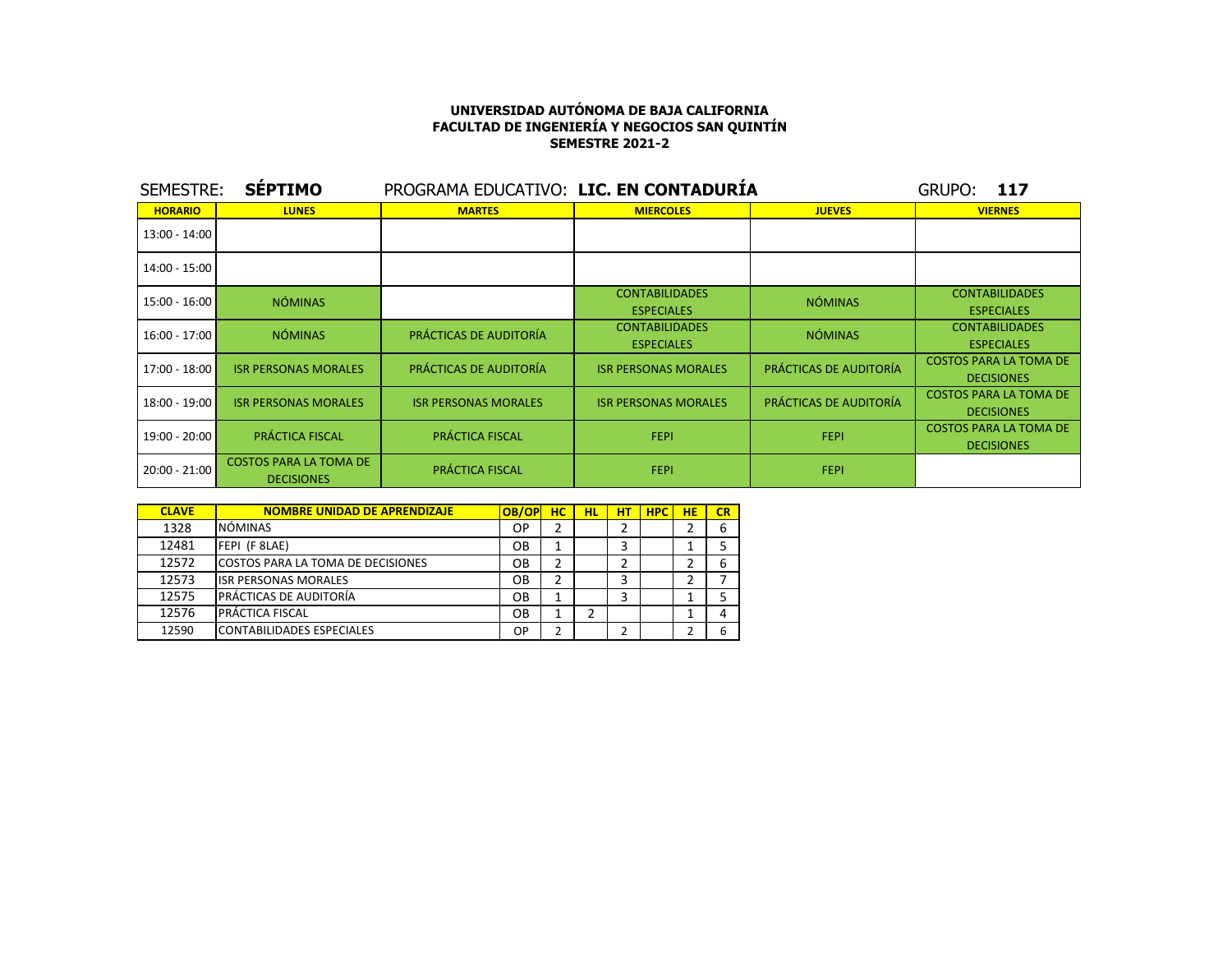| SEMESTRE:      | <b>OCTAVO</b>             |                           | PROGRAMA EDUCATIVO: LIC. EN CONTADURÍA |               |                |  |  |  |
|----------------|---------------------------|---------------------------|----------------------------------------|---------------|----------------|--|--|--|
| <b>HORARIO</b> | <b>LUNES</b>              | <b>MARTES</b>             | <b>MIÉRCOLES</b>                       | <b>JUEVES</b> | <b>VIERNES</b> |  |  |  |
| 13:00 - 14:00  |                           |                           |                                        |               |                |  |  |  |
| 14:00 - 15:00  |                           |                           |                                        |               |                |  |  |  |
| 15:00 - 16:00  |                           |                           |                                        |               |                |  |  |  |
| 16:00 - 17:00  |                           |                           |                                        |               |                |  |  |  |
| 17:00 - 18:00  | PLANEACIÓN ESTRATÉGICA    |                           | PLANEACIÓN ESTRATÉGICA                 |               |                |  |  |  |
| 18:00 - 19:00  | PLANEACIÓN ESTRATÉGICA    | <b>INTEGRACIÓN FISCAL</b> | PLANEACIÓN ESTRATÉGICA                 |               |                |  |  |  |
| 19:00 - 20:00  | <b>INTEGRACIÓN FISCAL</b> | <b>EMPRENDEDORES</b>      | <b>EMPRENDEDORES</b>                   |               |                |  |  |  |
| 20:00 - 21:00  | <b>INTEGRACIÓN FISCAL</b> | <b>EMPRENDEDORES</b>      | <b>EMPRENDEDORES</b>                   |               |                |  |  |  |

| <b>CLAVE</b> | NOMBRE UNIDAD DE APRENDIZAJE  | OB/OP | HС | HL | HТ | <b>HPC</b> | HE | <b>CR</b> |
|--------------|-------------------------------|-------|----|----|----|------------|----|-----------|
| 12577        | <b>EMPRENDEDORES (F 7LAE)</b> | OΒ    |    |    |    |            |    |           |
| 12578        | INTEGRACIÓN FISCAL            | OΒ    |    |    |    |            |    |           |
| 12579        | IPLANEACIÓN ESTRATÉGICA       | OΒ    |    |    |    |            |    |           |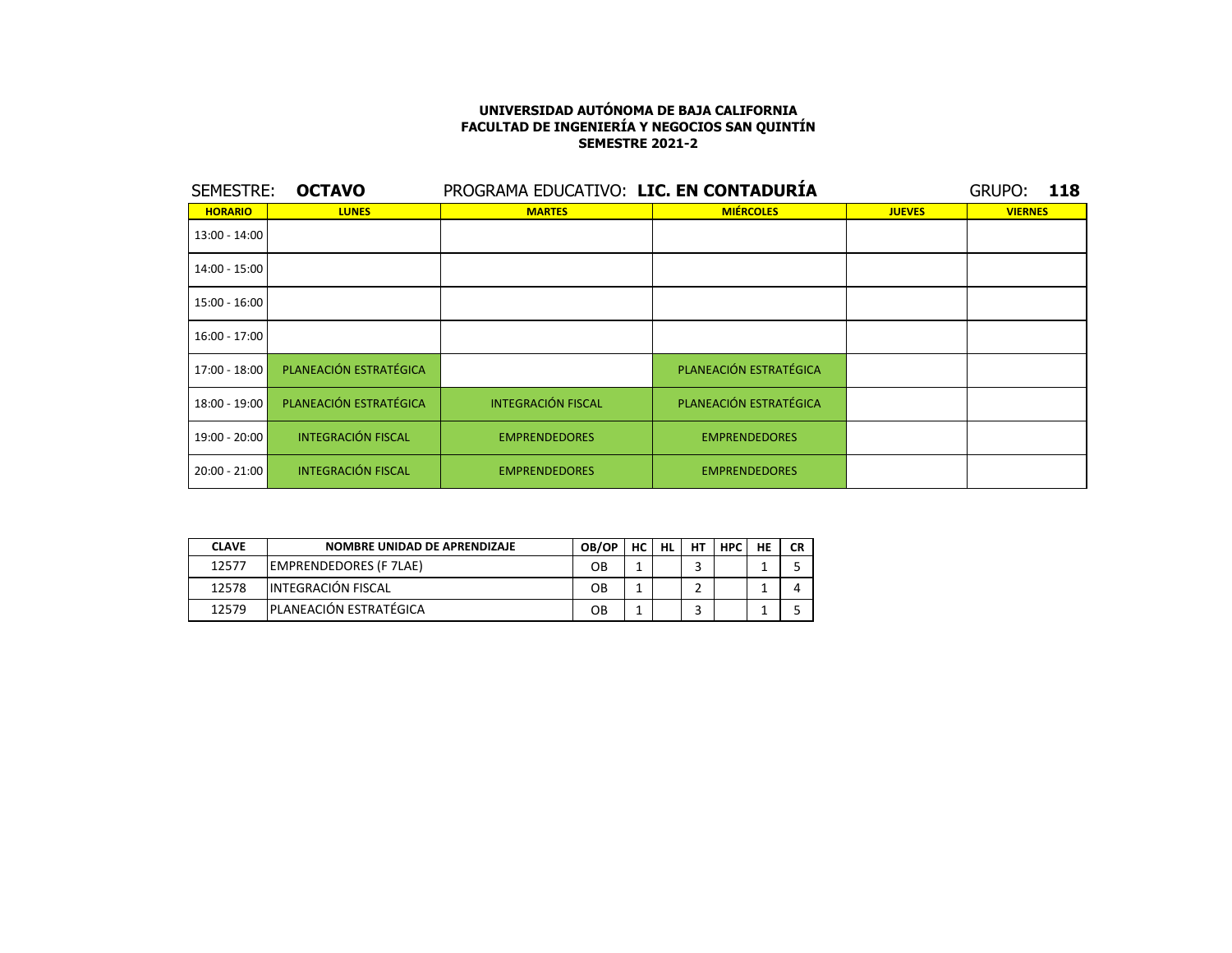| SEMESTRE:       | <b>TERCERO</b>               | PROGRAMA EDUCATIVO: LIC. EN ADMINISTRACIÓN DE EMPRESAS |                              |                                           | <b>GRUPO:</b><br>- 123      |
|-----------------|------------------------------|--------------------------------------------------------|------------------------------|-------------------------------------------|-----------------------------|
| <b>HORARIO</b>  | <b>LUNES</b>                 | <b>MARTES</b>                                          | <b>MIERCOLES</b>             | <b>JUEVES</b>                             | <b>VIERNES</b>              |
| $7:00 - 8:00$   | <b>ESEM</b>                  | <b>ESEM</b>                                            | <b>REGISTROS ESPECIALES</b>  | <b>METODOLOGÍA</b><br>DE LA INVESTIGACIÓN | <b>REGISTROS ESPECIALES</b> |
| $8:00 - 9:00$   | <b>ESEM</b>                  | <b>ESEM</b>                                            | <b>REGISTROS ESPECIALES</b>  | <b>METODOLOGÍA</b><br>DE LA INVESTIGACIÓN | <b>REGISTROS ESPECIALES</b> |
| $9:00 - 10:00$  | <b>RELACIONES LABORALES</b>  |                                                        | <b>RELACIONES LABORALES</b>  | ADMINISTRACIÓN DE COMPRAS                 | <b>IDIOMAS</b>              |
| $10:00 - 11:00$ | <b>RELACIONES LABORALES</b>  | ADMINISTRACIÓN<br><b>DE COMPRAS</b>                    | <b>RELACIONES LABORALES</b>  | ADMINISTRACIÓN DE COMPRAS                 | <b>IDIOMAS</b>              |
| $11:00 - 12:00$ | <b>DISEÑO ORGANIZACIONAL</b> | <b>MÉTODOS CUANTITATIVOS</b>                           | <b>DISEÑO ORGANIZACIONAL</b> | <b>MÉTODOS CUANTITATIVOS</b>              |                             |
| $12:00 - 13:00$ | <b>DISEÑO ORGANIZACIONAL</b> | <b>METODOLOGÍA</b><br>DE LA INVESTIGACIÓN              | <b>DISEÑO ORGANIZACIONAL</b> | <b>MÉTODOS CUANTITATIVOS</b>              |                             |
| $13:00 - 14:00$ | <b>MÉTODOS CUANTITATIVOS</b> | <b>IDIOMAS</b>                                         |                              |                                           |                             |

| <b>CLAVE</b> | <b>NOMBRE UNIDAD DE APRENDIZAJE</b>      | OB/OP     | HC.            | <b>HL</b> | НT | <b>HPC</b> | <b>HE</b> | CR |
|--------------|------------------------------------------|-----------|----------------|-----------|----|------------|-----------|----|
| 11734        | ENTORNO SOCIOECONÓMICO DE MÉXICO (F 3LC) | OB        | $\overline{2}$ |           | 2  |            |           | 6  |
| 11843        | METODOLOGÍA DE LA INVESTIGACIÓN          | OB        | $\overline{2}$ |           |    |            |           | 5  |
| 11859        | MÉTODOS CUANTITATIVOS                    | OB        | $\overline{2}$ |           | 2  |            |           | 6  |
| 12456        | ADMINISTRACIÓN DE COMPRAS                | OB        | $\overline{2}$ |           |    |            |           | 5  |
| 12457        | DISEÑO ORGANIZACIONAL (F 3LC)            | OB.       | 2              |           | 2  |            |           | 6  |
| 12458        | <b>REGISTROS ESPECIALES</b>              | OB        | $\overline{2}$ |           | 2  |            |           | 6  |
| 12459        | <b>RELACIONES LABORALES (F3LC)</b>       | OB        | 2              |           | 2  |            | 2         | 6  |
| 12485        | <b>IDIOMAS (F3LC)</b>                    | <b>OP</b> | 3              |           | 0  |            | 3         | 6  |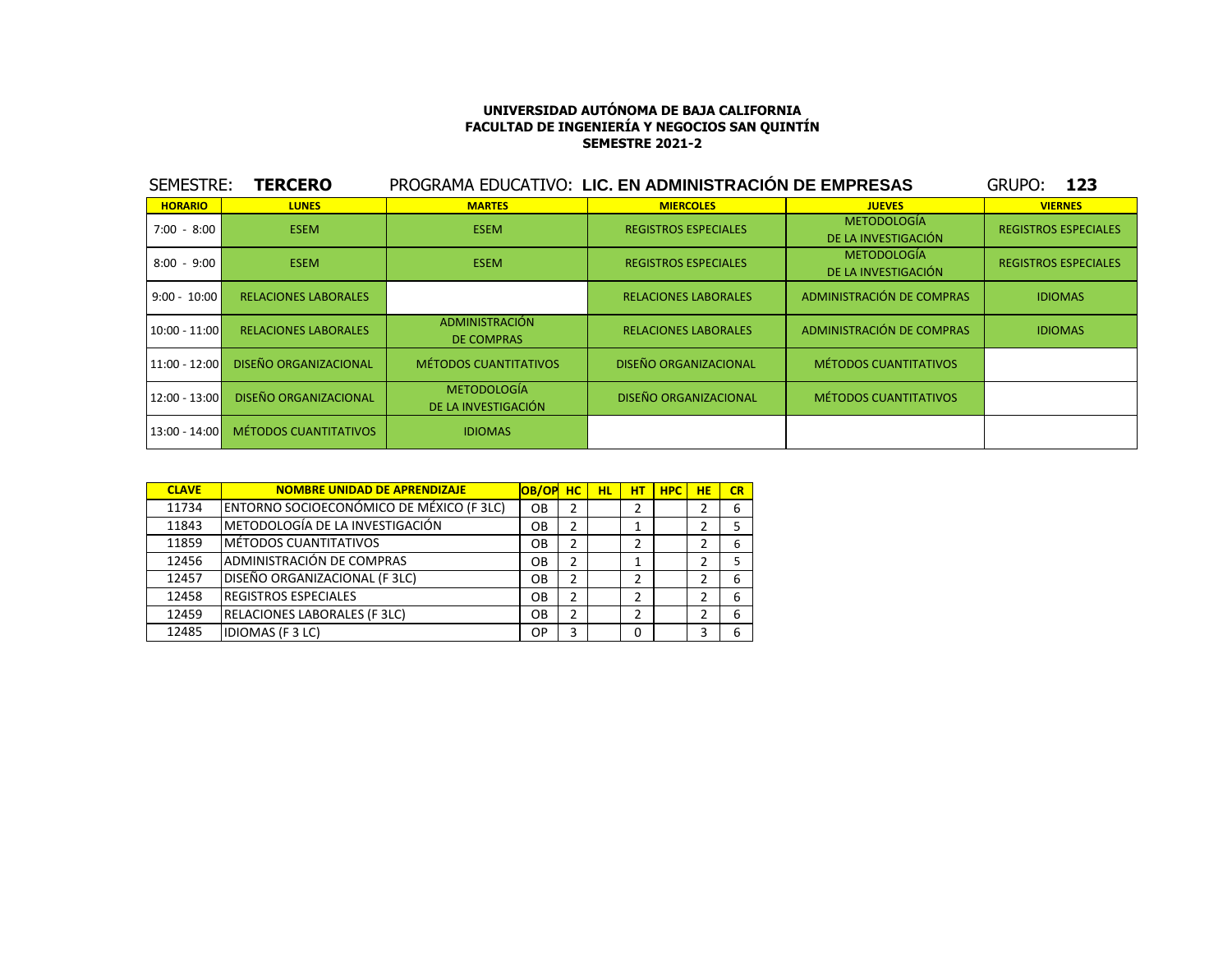| SEMESTRE:       | <b>CUARTO</b>                                | PROGRAMA EDUCATIVO: LIC. ADMINISTRACION DE EMPRESAS   |                                              |                                          | GRUPO:<br>124                                         |
|-----------------|----------------------------------------------|-------------------------------------------------------|----------------------------------------------|------------------------------------------|-------------------------------------------------------|
| <b>HORARIO</b>  | <b>LUNES</b>                                 | <b>MARTES</b>                                         | <b>MIÉRCOLES</b>                             | <b>JUEVES</b>                            | <b>VIERNES</b>                                        |
| $7:00 - 8:00$   |                                              |                                                       |                                              |                                          |                                                       |
| $8:00 - 9:00$   | <b>DERECHO FISCAL</b>                        | <b>DERECHO CORPORATIVO</b>                            |                                              | <b>DERECHO CORPORATIVO</b>               |                                                       |
| $9:00 - 10:00$  | <b>DERECHO FISCAL</b>                        | <b>DERECHO CORPORATIVO</b>                            | <b>DERECHO FISCAL</b>                        | <b>DERECHO CORPORATIVO</b>               | <b>INT. Y DESARROLLO DEL</b><br><b>TALENTO HUMANO</b> |
| $10:00 - 11:00$ | <b>CONTABILIDAD</b><br><b>ADMINISTRATIVA</b> | <b>CONTABILIDAD</b><br><b>ADMINISTRATIVA</b>          | <b>DERECHO FISCAL</b>                        |                                          | <b>INT. Y DESARROLLO DEL</b><br><b>TALENTO HUMANO</b> |
| 11:00 - 12:00   | <b>CONTABILIDAD</b><br><b>ADMINISTRATIVA</b> | <b>MATEMÁTICAS</b><br><b>FINANCIERAS</b>              | <b>CONTABILIDAD</b><br><b>ADMINISTRATIVA</b> | <b>MATEMÁTICAS</b><br><b>FINANCIERAS</b> | <b>INT. Y DESARROLLO DEL</b><br><b>TALENTO HUMANO</b> |
| 12:00 - 13:00   | <b>IDIOMAS</b>                               | <b>INT. Y DESARROLLO DEL</b><br><b>TALENTO HUMANO</b> | <b>IDIOMAS</b>                               | <b>MATEMÁTICAS</b><br><b>FINANCIERAS</b> | <b>MERCADOTECNIA</b>                                  |
| 13:00 - 14:00   | <b>MATEMÁTICAS</b><br><b>FINANCIERAS</b>     | INT. Y DESARROLLO DEL<br><b>TALENTO HUMANO</b>        | <b>IDIOMAS</b>                               | <b>MÉTODOS</b><br><b>CUANTITATIVOS</b>   | <b>MÉTODOS CUANTITATIVOS</b><br><b>AVANZADOS</b>      |
| 14:00 - 15:00   | <b>MERCADOTECNIA</b>                         | <b>MERCADOTECNIA</b>                                  | <b>MERCADOTECNIA</b>                         | <b>MÉTODOS</b><br><b>CUANTITATIVOS</b>   | MÉTODOS CUANTITATIVOS<br><b>AVANZADOS</b>             |

| <b>CLAVE</b> | <b>NOMBRE UNIDAD DE APRENDIZAJE</b>         | <b>OB/OP HC</b> |   | <b>HL</b> | <b>HT</b> | <b>HPC</b> | <b>HE</b> | CR |
|--------------|---------------------------------------------|-----------------|---|-----------|-----------|------------|-----------|----|
| 11733        | MATEMÁTICAS FINANCIERAS (F 3LC)             | OВ              | 2 |           |           |            |           | 6  |
| 11737        | <b>DERECHO CORPORATIVO</b>                  | OВ              | 3 |           |           |            | 3         |    |
| 11862        | <b>MERCADOTECNIA</b>                        | OВ              | 2 |           | 2         |            | 2         | 6  |
| 12460        | CONTABILIDAD ADMINISTRATIVA                 | OВ              | 2 |           | 2         |            | 2         | 6  |
| 12462        | DERECHO FISCAL                              | OВ              | 2 |           | 2         |            | 2         | 6  |
| 12463        | INTEGRACIÓN Y DESARROLLO DEL TALENTO HUMANO | OΒ              | 2 |           | 3         |            | 2         |    |
| 12464        | MÉTODOS CUANTITATIVOS AVANZADOS             | OВ              | 2 |           | 2         |            | 2         | 6  |
| 12485        | <b>IDIOMAS (F 4 LC)</b>                     | ОP              | 3 |           |           |            | 3         | 6  |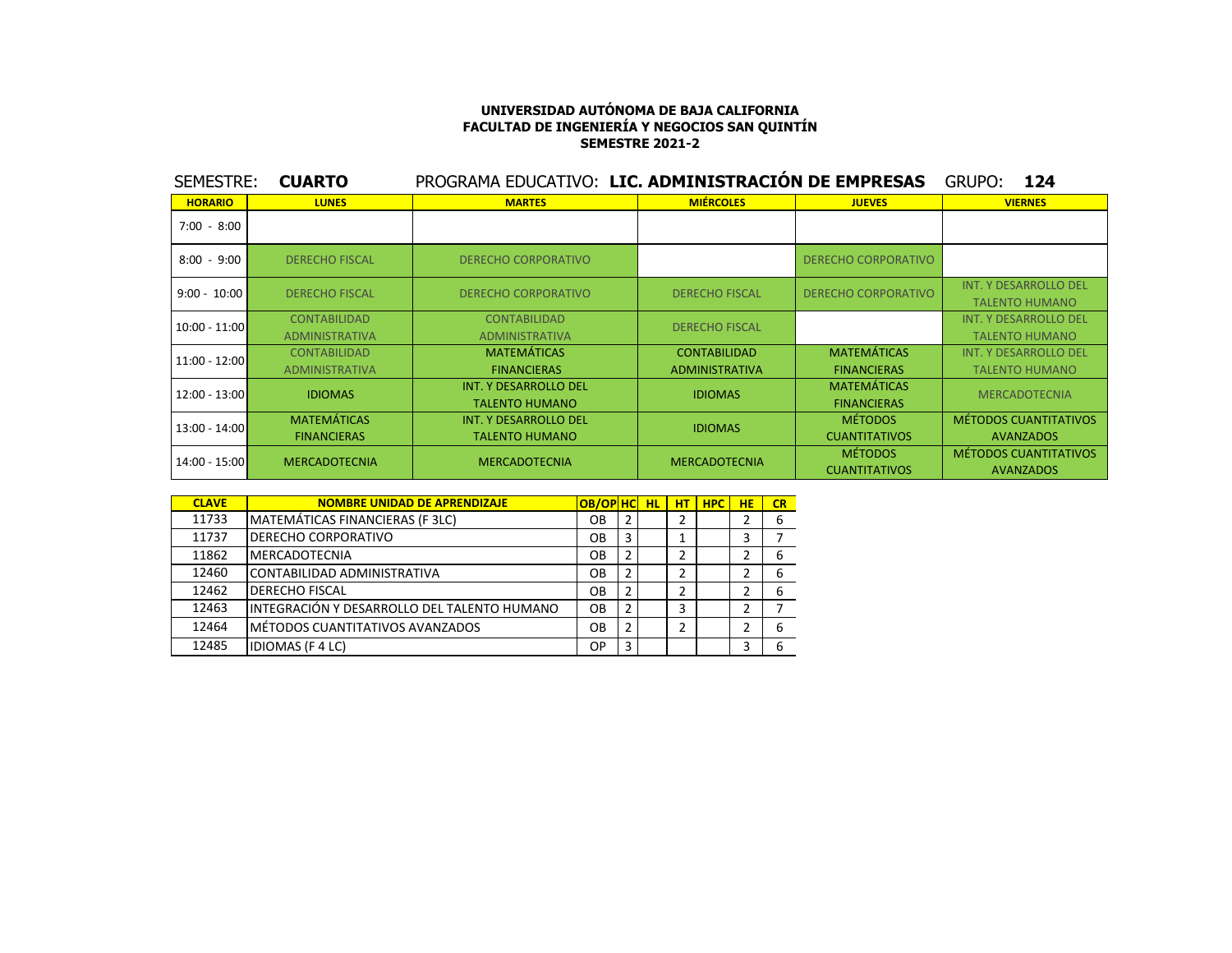| SEMESTRE:       | <b>QUINTO</b>                           | PROGRAMA EDUCATIVO: LIC. EN ADMINISTRACIÓN DE EMPRESAS |                                         |                                          | GRUPO:<br>125                            |
|-----------------|-----------------------------------------|--------------------------------------------------------|-----------------------------------------|------------------------------------------|------------------------------------------|
| <b>HORARIO</b>  | <b>LUNES</b>                            | <b>MARTES</b>                                          | <b>MIERCOLES</b>                        | <b>JUEVES</b>                            | <b>VIERNES</b>                           |
| $13:00 - 14:00$ |                                         |                                                        |                                         |                                          |                                          |
| 14:00 - 15:00   | ADMINISTRACIÓN DE<br><b>OPERACIONES</b> | <b>ADMINISTRACIÓN DE</b><br><b>OPERACIONES</b>         |                                         | ADMINISTRACIÓN DE<br><b>AGRONEGOCIOS</b> | ADMINISTRACIÓN DE<br><b>AGRONEGOCIOS</b> |
| 15:00 - 16:00   | ADMINISTRACIÓN DE<br><b>OPERACIONES</b> | <b>ADMINISTRACIÓN DE</b><br><b>OPERACIONES</b>         |                                         | <b>COMERCIO EXTERIOR</b>                 | ADMINISTRACIÓN DE<br><b>AGRONEGOCIOS</b> |
| $16:00 - 17:00$ | ADMINISTRACIÓN DE<br><b>VENTAS</b>      | <b>MERCADOTECNIA</b><br><b>AVANZADA</b>                | <b>COMERCIO EXTERIOR</b>                | <b>COMERCIO EXTERIOR</b>                 | <b>COMERCIO EXTERIOR</b>                 |
| 17:00 - 18:00   | ADMINISTRACIÓN DE<br><b>VENTAS</b>      | <b>MERCADOTECNIA</b><br>AVANZADA                       | <b>MERCADOTECNIA</b><br><b>AVANZADA</b> | ADMINISTRACIÓN DE<br><b>VENTAS</b>       |                                          |
| 18:00 - 19:00   |                                         | <b>SEGURIDAD E HIGIENE</b>                             | ANÁLISIS FINANCIERO                     | <b>SEGURIDAD E HIGIENE</b>               |                                          |
| 19:00 - 20:00   | <b>MERCADOTECNIA</b><br><b>AVANZADA</b> | <b>SEGURIDAD E HIGIENE</b>                             | ANÁLISIS FINANCIERO                     | <b>SEGURIDAD E HIGIENE</b>               |                                          |
| $20:00 - 21:00$ | ANÁLISIS FINANCIERO                     | <b>ANÁLISIS FINANCIERO</b>                             | ANÁLISIS FINANCIERO                     |                                          |                                          |

| <b>CLAVE</b> | <b>NOMBRE UNIDAD DE APRENDIZAJE</b>     | OB/OP | HC. | <b>HL</b> | HT | <b>HPC</b> | <b>HE</b> | CR |
|--------------|-----------------------------------------|-------|-----|-----------|----|------------|-----------|----|
| 12465        | ADMINISTRACIÓN DE OPERACIONES           | OВ    |     |           |    |            |           | 6  |
| 12466        | ADMINISTRACIÓN DE VENTAS                | OВ    |     |           |    |            |           |    |
| 12467        | IANÁLISIS FINANCIERO                    | OВ    |     |           | 3  |            |           |    |
| 12468        | IMERCADOTECNIA AVANZADA                 | OВ    |     |           |    |            |           | 6  |
| 12469        | <b>ISEGURIDAD E HIGIENE</b>             | OΒ    |     |           |    |            |           | 6  |
| 12487        | <b>COMERCIO EXTERIOR</b>                | OP    |     |           | ∍  |            |           | 6  |
| 12493        | IADMINISTRACIÓN DE AGRONEGOCIOS (F7LAE) | OP    |     |           | 0  |            |           | 6  |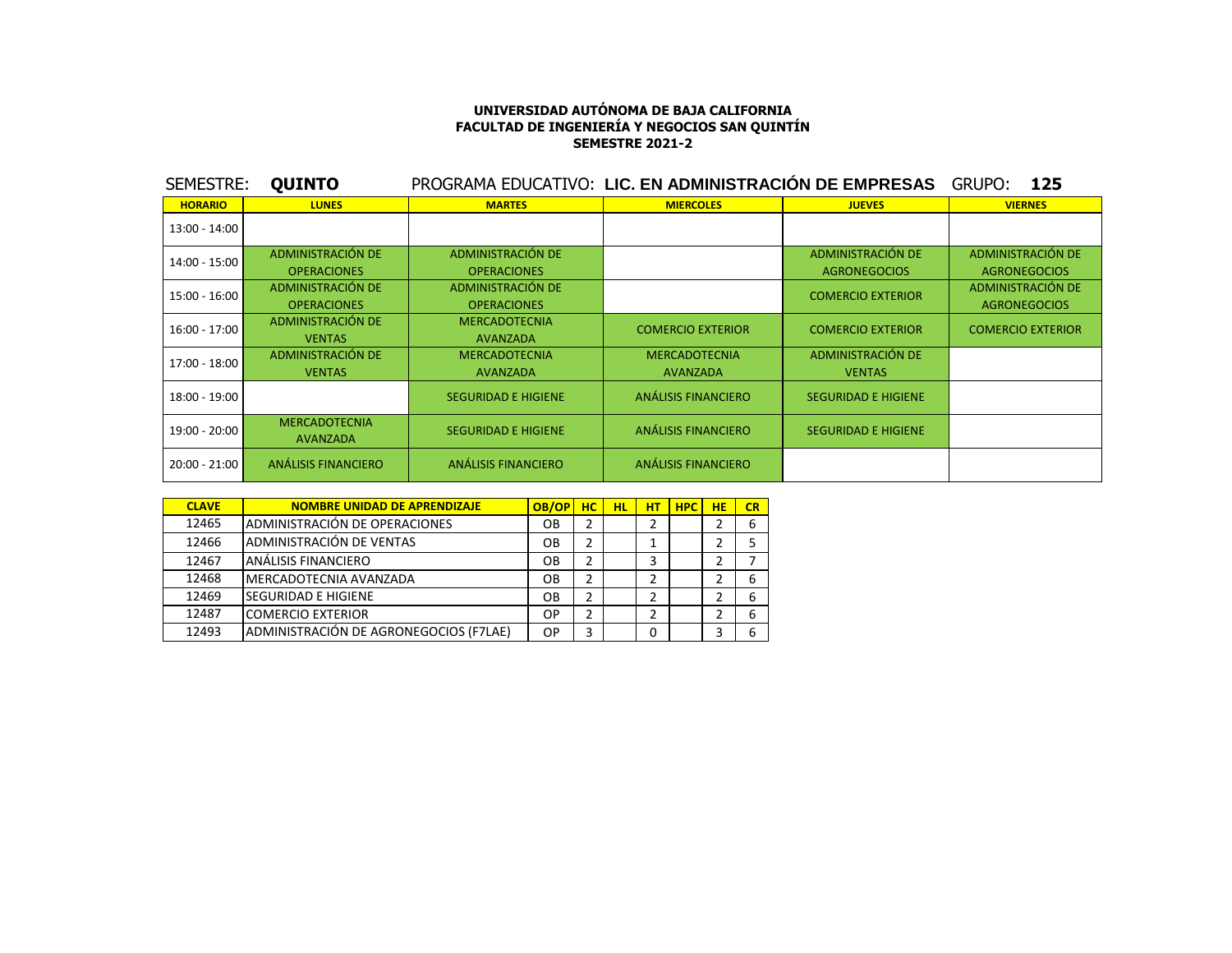| <b>SEMESTRE:</b> | <b>SEXTO</b>          | PROGRAMA EDUCATIVO: LIC. ADMINISTRACIÓN DE EMPRESAS |                                    |                                | <b>GRUPO:</b><br>126  |
|------------------|-----------------------|-----------------------------------------------------|------------------------------------|--------------------------------|-----------------------|
| <b>HORARIO</b>   | <b>LUNES</b>          | <b>MARTES</b>                                       | <b>MIERCOLES</b>                   | <b>JUEVES</b>                  | <b>VIERNES</b>        |
| 12:00 - 13:00    |                       |                                                     |                                    |                                |                       |
| 13:00 - 14:00    | <b>CONTRIBUCIONES</b> | <b>CONTRIBUCIONES</b>                               | <b>CONTRIBUCIONES</b>              | <b>CONTRIBUCIONES DE</b>       |                       |
|                  | DE SEGURIDAD SOCIAL   | DE SEGURIDAD SOCIAL                                 | DE SEGURIDAD SOCIAL                | <b>SGURIDAD SOCIAL</b>         |                       |
| 14:00 - 15:00    | <b>DIRECCIÓN</b>      | <b>ADMINISTRACIÓN Y</b>                             | <b>ADMINISTRACIÓN Y</b>            | SISTEMAS DE INFORMACIÓN        | <b>INVESTIGACIÓN</b>  |
|                  | <b>ESTRATÉGICA</b>    | <b>COMERCIO ELECTRÓNICO</b>                         | <b>COMERCIO ELECTRÓNICO</b>        | <b>ESTRAT. EN LOS NEGOCIOS</b> | <b>DE MERCADOS</b>    |
| 15:00 - 16:00    | <b>DIRECCIÓN</b>      | ADMINISTRACIÓN Y                                    | ADMINISTRACIÓN Y                   | <b>INVESTIGACIÓN</b>           | <b>INVESTIGACIÓN</b>  |
|                  | <b>ESTRATÉGGICA</b>   | <b>COMERCIO ELECTRÓNICO</b>                         | <b>COMERCIO ELECTRÓNICO</b>        | <b>DE MERCADOS</b>             | <b>DE MERCADOS</b>    |
| 16:00 - 17:00    | <b>DIRECCIÓN</b>      | <b>DIRECCIÓN</b>                                    | SISTEMAS DE INFORMACIÓN            | <b>INVESTIGACIÓN</b>           | <b>IMPUESTOS</b>      |
|                  | <b>ESTRATÉGGICA</b>   | <b>ESTRATÉGICA</b>                                  | <b>ESTRATÉGICA EN LOS NEGOCIOS</b> | <b>DE MERCADOS</b>             |                       |
| 17:00 - 18:00    | ADMINISTRACIÓN        | SISTEMAS DE INFORMACIÓN                             |                                    | <b>ADMINISTRACIÓN</b>          | <b>IMPUESTOS</b>      |
|                  | DE CAPITAL DE TRABAJO | ESTRATÉGICA EN LOS NEGOCIOS                         |                                    | DE CAPITAL DE TRABAJO          |                       |
| 18:00 - 19:00    | ADMINISTRACIÓN        | SISTEMAS DE INFORMACIÓN                             |                                    | ADMINISTRACIÓN                 | <b>IMPUESTOS</b>      |
|                  | DE CAPITAL DE TRABAJO | ESTRATÉGICA EN LOS NEGOCIOS                         |                                    | DE CAPITAL DE TRABAJO          |                       |
| 19:00 - 20:00    | ADMINISTRACIÓN        |                                                     |                                    |                                | ADMINISTRACIÓN        |
|                  | DE SUELDOS Y SALARIOS |                                                     |                                    |                                | DE SUELDOS Y SALARIOS |
| 20:00 - 21:00    | ADMINISTRACIÓN        | <b>IMPUESTOS</b>                                    |                                    |                                | ADMINISTRACIÓN        |
|                  | DE SUELDOS Y SALARIOS |                                                     |                                    |                                | DE SUELDOS Y SALARIOS |

| <b>CLAVE</b> | <b>NOMBRE UNIDAD DE APRENDIZAJE</b>                           | OB/OP | HC.            | <b>HL</b> | нT             | <b>HPC</b> | <b>HE</b>      | CR |
|--------------|---------------------------------------------------------------|-------|----------------|-----------|----------------|------------|----------------|----|
| 12470        | ADMINISTRACIÓN DE CAPITAL DE TRABAJO (F 5LC)                  | OΒ    | $\overline{2}$ |           | 2              |            | $\mathfrak z$  | 6  |
| 12471        | ADMINISTRACIÓN DE SUELDOS Y SALARIOS                          | OΒ    | 2              |           | 2              |            | $\mathcal{P}$  | 6  |
| 12472        | CONTRIBUCIONES DE SEGURIDAD SOCIAL                            | OB    | 2              |           | 2              |            | $\mathcal{P}$  | 6  |
| 12473        | DIRECCIÓN ESTRÁTEGICA (LIDERAZGO)                             | OB    | 2              |           | 2              |            | $\mathcal{P}$  | 6  |
| 12474        | <b>INVESTIGACIÓN DE MERCADOS</b>                              | OB    | $\overline{2}$ |           | $\overline{2}$ |            | $\mathfrak{p}$ | 6  |
| 12475        | SISTEMAS DE INFORMACIÓN<br><b>ESTRATÉGICA EN LOS NEGOCIOS</b> | OB    | 1              |           | 3              |            |                | 5  |
| 12490        | <b>IMPUESTOS</b>                                              | OP    | 3              |           | 1              |            | 3              |    |
| 12494        | ADMINISTRACIÓN Y COMERCIO ELECTRÓNICO                         | OP    | $\overline{2}$ |           | 2              |            | 2              | 6  |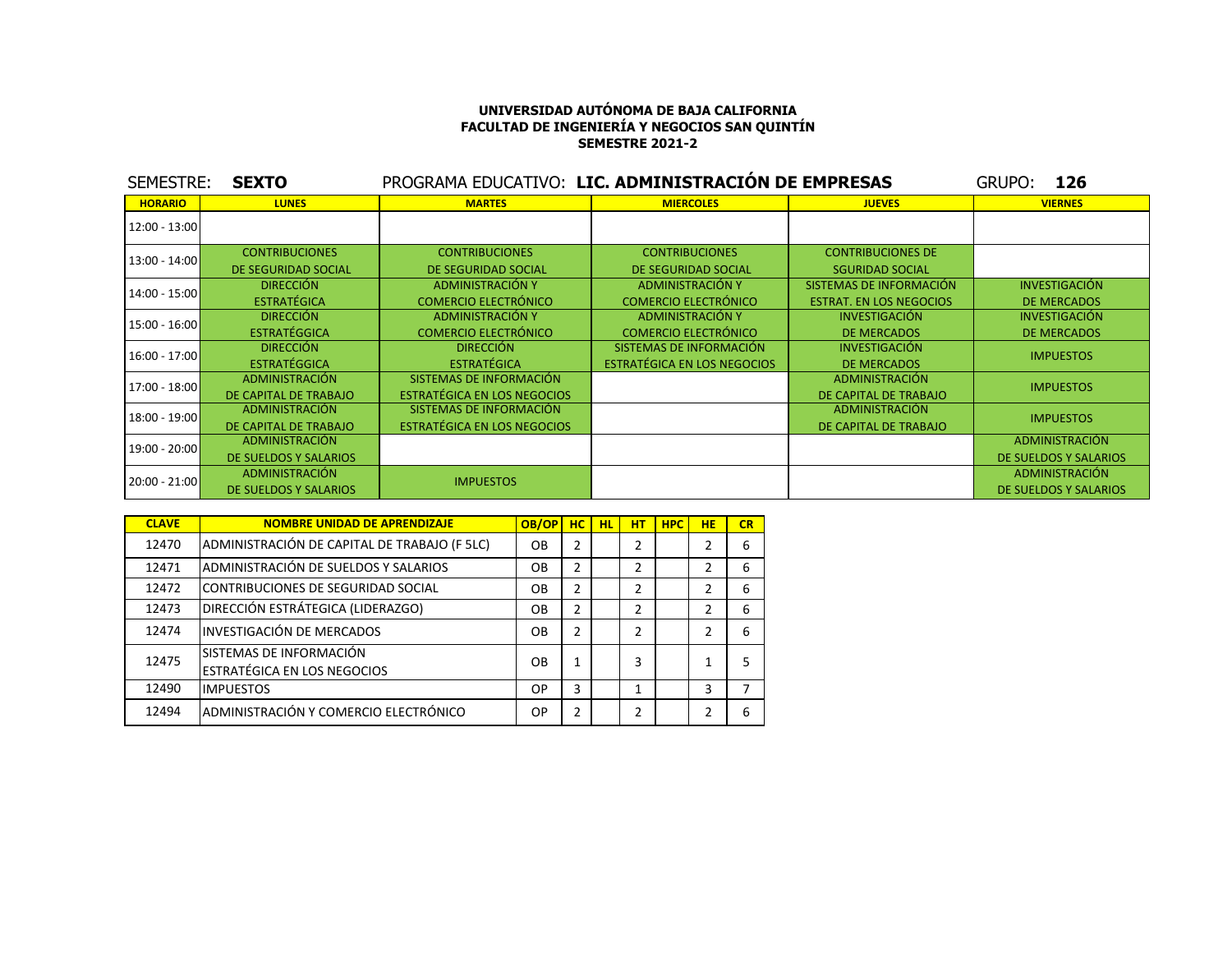| SEMESTRE:      | <b>SÉPTIMO</b>                     | PROGRAMA EDUCATIVO: LIC. ADMINISTRACIÓN DE EMPRESAS GRUPO: |                        |                        | 127                         |
|----------------|------------------------------------|------------------------------------------------------------|------------------------|------------------------|-----------------------------|
| <b>HORARIO</b> | <b>LUNES</b>                       | <b>MARTES</b>                                              | <b>MIÉRCOLES</b>       | <b>JUEVES</b>          | <b>VIERNES</b>              |
|                | 13:00 - 14:00 CONTROL PRESUPUESTAL | <b>CONTROL PRESUPUESTAL</b>                                |                        |                        | <b>CONTROL PRESUPUESTAL</b> |
|                | 14:00 - 15:00 CONTROL PRESUPUESTAL | <b>AUDITORÍA</b>                                           | <b>AUDITORÍA</b>       | ADMINISTRACIÓN DE      | <b>ADMINISTRACIÓN DE</b>    |
|                |                                    | <b>ADMINISTRATIVA</b>                                      | <b>ADMINISTRATIVA</b>  | <b>AGRONEGOCIOS</b>    | <b>AGRONEGOCIOS</b>         |
| 15:00 - 16:00  | <b>ADMINISTRACIÓN</b>              | <b>AUDITORÍA</b>                                           | <b>AUDITORÍA</b>       |                        | ADMINISTRACIÓN DE           |
|                | <b>ESTRATÉGICA</b>                 | <b>ADMINISTRATIVA</b>                                      | <b>ADMINISTRATIVA</b>  |                        | <b>AGRONEGOCIOS</b>         |
| 16:00 - 17:00  |                                    | <b>FUENTES</b>                                             |                        | <b>FUENTES</b>         | <b>ADMINISTRACIÓN</b>       |
|                |                                    | DE FINANCIAMIENTO                                          |                        | DE FINANCIAMIENTO      | <b>ESTRATÉGICA</b>          |
| 17:00 - 18:00  |                                    | <b>FUENTES</b>                                             | <b>FINANZAS</b>        | <b>FUENTES</b>         | <b>ADMINISTRACIÓN</b>       |
|                |                                    | DE FINANCIAMIENTO                                          | <b>INTERNACIONALES</b> | DE FINANCIAMIENTO      | <b>ESTRATÉGICA</b>          |
| 18:00 - 19:00  |                                    | <b>ADMINISTRACIÓN</b>                                      | <b>ADMINISTRACIÓN</b>  | <b>FINANZAS</b>        | <b>ADMINISTRACIÓN</b>       |
|                |                                    | <b>ESTRATÉGICA</b>                                         | DE LA CALIDAD          | <b>INTERNACIONALES</b> | <b>DE LA CALIDAD</b>        |
| 19:00 - 20:00  |                                    | <b>EMPRENDEDORES</b>                                       | <b>EMPRENDEDORES</b>   | <b>FINANZAS</b>        | <b>ADMINISTRACIÓN</b>       |
|                |                                    |                                                            |                        | <b>INTERNACIONALES</b> | <b>DE LA CALIDAD</b>        |
| 20:00 - 21:00  |                                    | <b>EMPRENDEDORES</b>                                       | <b>EMPRENDEDORES</b>   | <b>FINANZAS</b>        | ADMINISTRACIÓN              |
|                |                                    |                                                            |                        | <b>INTERNACIONALES</b> | DE LA CALIDAD               |

| <b>CLAVE</b> | <b>NOMBRE UNIDAD DE APRENDIZAJE</b>    | OB/OP | HC. | <b>HL</b> | нт | <b>HPC</b> | <b>HE</b> | CR |
|--------------|----------------------------------------|-------|-----|-----------|----|------------|-----------|----|
| 12292        | ADMINISTRACIÓN ESTRATÉGICA             | OΒ    | 2   |           | 2  |            |           | 6  |
| 12476        | ADMINISTRACIÓN DE LA CALIDAD           | OΒ    | 2   |           | 2  |            |           | 6  |
| 12477        | AUDITORÍA ADMINISTRATIVA               | OΒ    | 2   |           | 2  |            |           | 6  |
| 12478        | <b>CONTROL PRESUPUESTAL</b>            | OΒ    | 2   |           | 2  |            | 2         | 6  |
| 12479        | FUENTES DE FINANCIAMIENTO (F 6LC)      | OΒ    | 2   |           | 2  |            | 2         | 6  |
| 12493        | ADMINISTRACIÓN DE AGRONEGOCIOS (F5LAE) | ОP    | 3   |           |    |            | 3         | 6  |
| 12500        | <b>FINANZAS INTERNACIONALES</b>        | ОP    | 2   |           | 2  |            | 2         | 6  |
| 12577        | DESARROLLO DE EMPRENDEDORES (F 8LC)    | OΒ    | 1   |           | 3  |            |           | 5  |